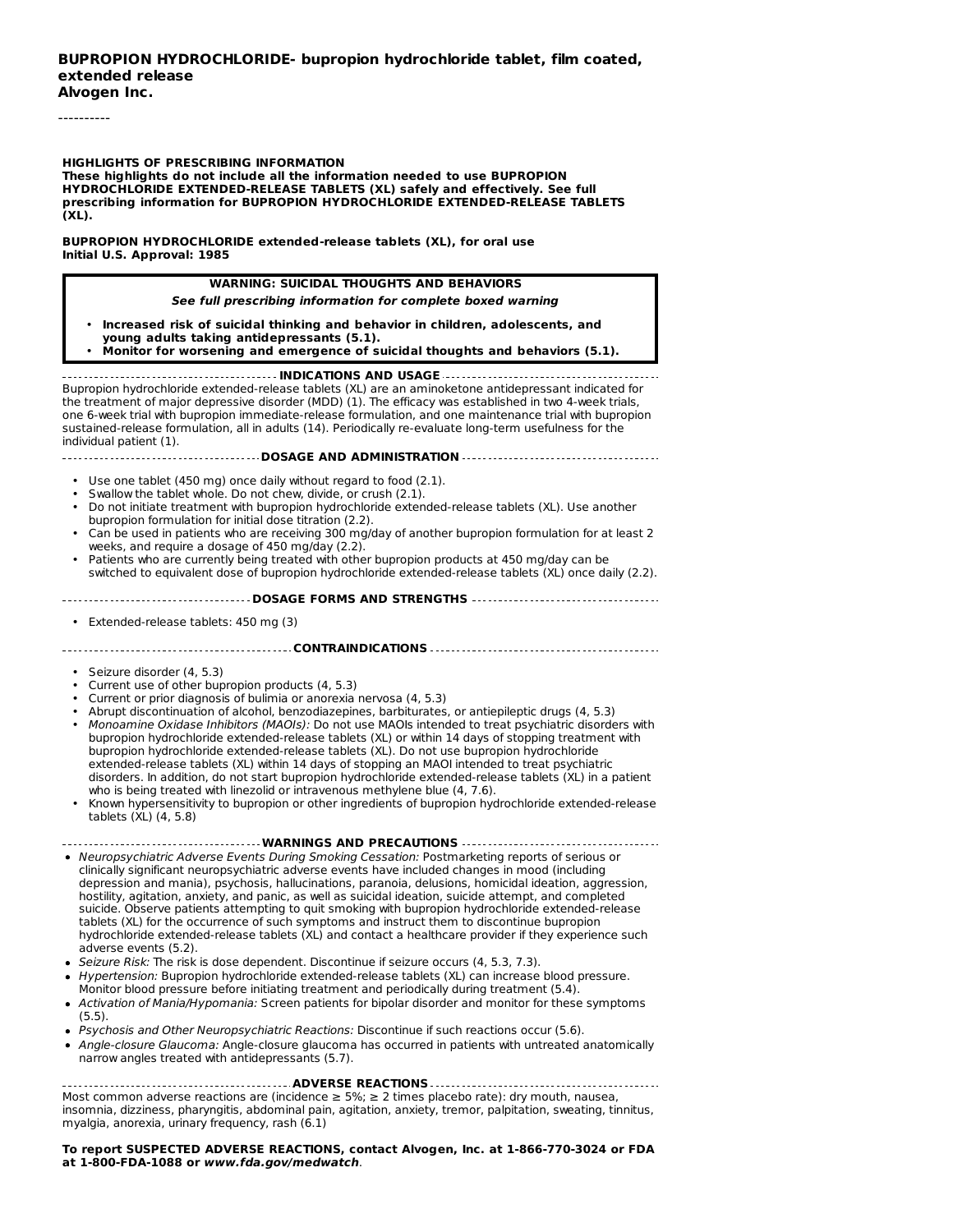• CYP2B6 Inhibitors: Ticlopidine or clopidogrel may increase bupropion exposure. Coadministration of bupropion hydrochloride extended-release tablets (XL) with ticlopidine or clopidogrel is not recommended (7.1).

**DRUG INTERACTIONS**

- CYP2B6 Inducers: Dose increase may be necessary if coadministered with CYP2B6 inducers (e.g., ritonavir, lopinavir, efavirenz, carbamazepine, phenobarbital, and phenytoin) based on clinical exposure, but should not exceed the maximum recommended dose (7.1).
- Drugs Metabolized by CYP2D6: Bupropion inhibits CYP2D6 and can increase concentrations of: antidepressants (e.g., venlafaxine, nortriptyline, imipramine, desipramine, paroxetine, fluoxetine, sertraline), antipsychotics (e.g., haloperidol, risperidone, thioridazine), beta-blockers (e.g., metoprolol), and Type 1C antiarrhythmics (e.g., propafenone, flecainide). Consider dose reduction when using with bupropion (7.2).
- Drugs That Lower Seizure Threshold: Dose bupropion hydrochloride extended-release tablets (XL) with extreme caution (5.3, 7.3).
- Dopaminergic Drugs (levodopa and amantadine): CNS toxicity can occur when used concomitantly with bupropion hydrochloride extended-release tablets (XL) (7.4).
- MAOIs: Increased risk of hypertensive reactions can occur when used concomitantly with bupropion hydrochloride extended-release tablets (XL) (7.6).
- Drug-Laboratory Test Interactions: Bupropion hydrochloride extended-release tablets (XL) can cause false-positive urine test results for amphetamines (7.7).

**USE IN SPECIFIC POPULATIONS**

- Renal Impairment: Because there is no lower dose strength for bupropion hydrochloride extendedrelease tablets (XL), bupropion hydrochloride extended-release tablets (XL) is not recommended in patients with renal impairment (8.6).
- Hepatic Impairment: Because there is no lower dose strength for bupropion hydrochloride extendedrelease tablets (XL), bupropion hydrochloride extended-release tablets (XL) is not recommended in patients with hepatic impairment (8.7).

#### **See 17 for PATIENT COUNSELING INFORMATION and Medication Guide.**

**Revised: 12/2019**

## **FULL PRESCRIBING INFORMATION: CONTENTS\* WARNING: SUICIDAL THOUGHTS AND BEHAVIORS 1 INDICATIONS AND USAGE**

# **2 DOSAGE AND ADMINISTRATION**

**at 1-800-FDA-1088 or www.fda.gov/medwatch**.

2.1 General Instructions for Use

2.2 Initial Treatment with Bupropion Hydrochloride Extended-Release Tablets (XL)

2.3 Maintenance Treatment with Bupropion Hydrochloride Extended-Release Tablets (XL)

2.4 To Discontinue Bupropion Hydrochloride Extended-Release Tablets (XL), Taper the Dose

2.5 Patients with Impaired Hepatic Function

2.6 Patients with Impaired Renal Function

2.7 Switching a Patient To or From a Monoamine Oxidase Inhibitor (MAOI)

Antidepressant

2.8 Use of Bupropion Hydrochloride Extended-Release Tablets (XL) with Reversible MAOIs Such as Linezolid or Methylene Blue

## **3 DOSAGE FORMS AND STRENGTHS**

## **4 CONTRAINDICATIONS**

## **5 WARNINGS AND PRECAUTIONS**

5.1 Suicidal Thoughts and Behaviors in Children, Adolescents, and Young Adults 5.2 Neuropsychiatric Adverse Events and Suicide Risk in Smoking Cessation **Treatment** 

- 5.3 Seizure
- 5.4 Hypertension
- 5.5 Activation of Mania/Hypomania
- 5.6 Psychosis and Other Neuropsychiatric Reactions
- 5.7 Angle-closure Glaucoma
- 5.8 Hypersensitivity Reactions

## **6 ADVERSE REACTIONS**

- 6.1 Clinical Trials Experience
- 6.2 Postmarketing Experience

## **7 DRUG INTERACTIONS**

7.1 Potential for Other Drugs to Affect Bupropion Hydrochloride Extended-Release Tablets (XL)

7.2 Potential for Bupropion Hydrochloride Extended-Release Tablets (XL) to Affect Other Drugs

7.3 Drugs that Lower Seizure Threshold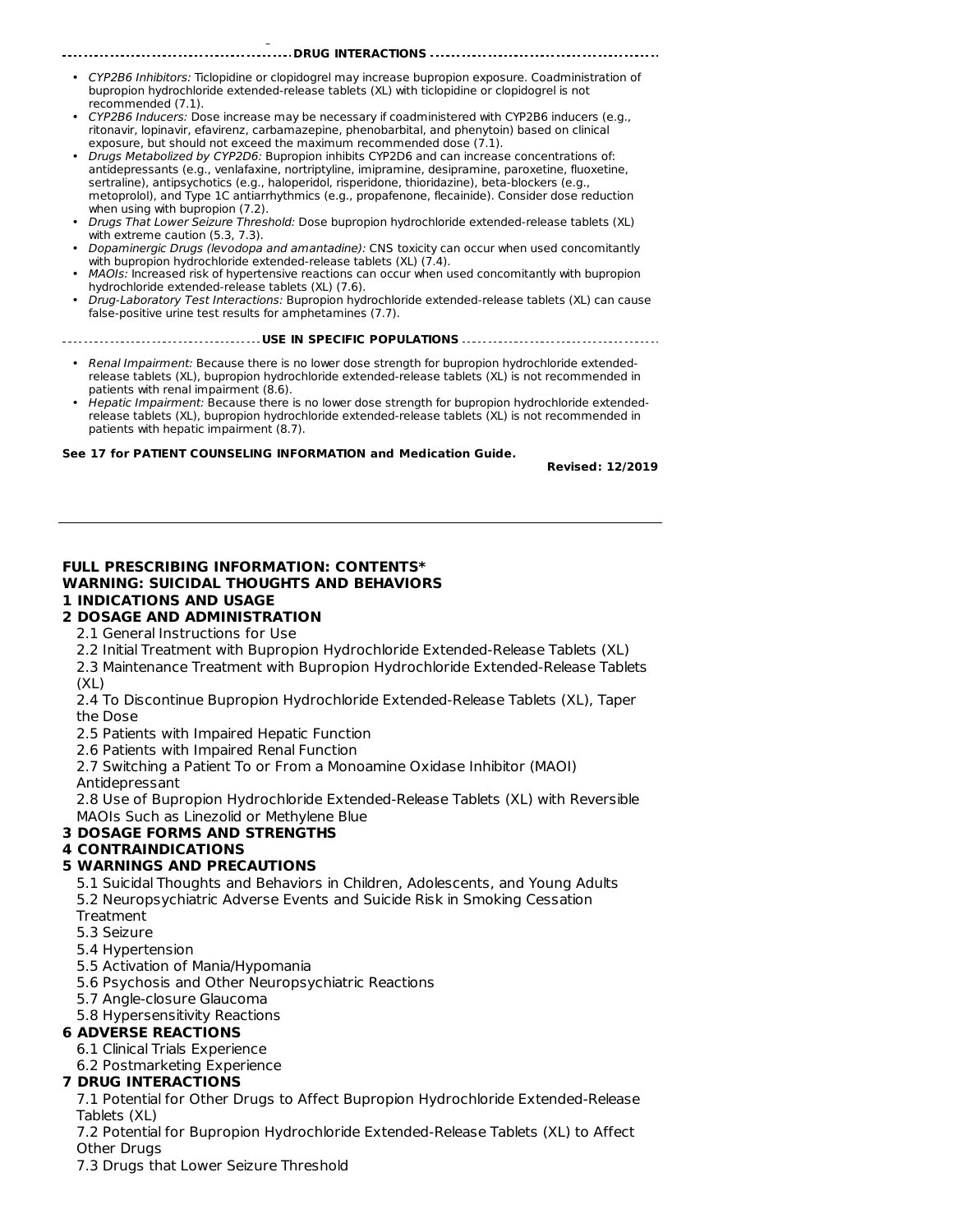## 7.4 Dopaminergic Drugs (Levodopa and Amantadine)

- 7.5 Use with Alcohol
- 7.6 Monoamine Oxidase Inhibitors (MAOIs)
- 7.7 Drug-Laboratory Test Interactions

## **8 USE IN SPECIFIC POPULATIONS**

- 8.1 Pregnancy
- 8.2 Lactation
- 8.4 Pediatric Use
- 8.5 Geriatric Use
- 8.6 Renal Impairment
- 8.7 Hepatic Impairment

## **9 DRUG ABUSE AND DEPENDENCE**

- 9.1 Controlled Substance
- 9.2 Abuse

## **10 OVERDOSAGE**

- 10.1 Human Overdose Experience
- 10.2 Overdosage Management
- **11 DESCRIPTION**
- **12 CLINICAL PHARMACOLOGY**
	- 12.1 Mechanism of Action
- 12.3 Pharmacokinetics

## **13 NONCLINICAL TOXICOLOGY**

13.1 Carcinogenesis, Mutagenesis, Impairment of Fertility

**14 CLINICAL STUDIES**

## **16 HOW SUPPLIED/STORAGE AND HANDLING**

#### **17 PATIENT COUNSELING INFORMATION**

 $\ast$  Sections or subsections omitted from the full prescribing information are not listed.

## **FULL PRESCRIBING INFORMATION**

## **WARNING: SUICIDAL THOUGHTS AND BEHAVIORS**

## **SUICIDALITY AND ANTIDEPRESSANT DRUGS**

**Antidepressants increased the risk of suicidal thoughts and behavior in children, adolescents, and young adults in short-term trials. These trials did not show an increase in the risk of suicidal thoughts and behavior with antidepressant use in subjects over age 24; there was a reduction in risk with antidepressant use in subjects aged 65 and older [see Warnings and Precautions (5.1)].**

**In patients of all ages who are started on antidepressant therapy, monitor closely for worsening and for emergence of suicidal thoughts and behaviors. Advise families and caregivers of the need for close observation and communication with the prescriber. Bupropion hydrochloride extended-release tablets (XL) is not approved for use in pediatric patients [see Warnings and Precautions (5.1)].**

## **1 INDICATIONS AND USAGE**

Bupropion hydrochloride extended-release tablets (XL) are indicated for the treatment of major depressive disorder (MDD), as defined by the Diagnostic and Statistical Manual (DSM).

The efficacy of the immediate-release formulation of bupropion was established in two 4 week controlled inpatient trials and one 6-week controlled outpatient trial of adult patients with MDD. The efficacy of the sustained-release formulation of bupropion in the maintenance treatment of MDD was established in a long-term (up to 44 weeks), placebo-controlled trial in patients who had responded to bupropion in an 8-week study of acute treatment [see Clinical Studies (14)].

The physician who elects to use bupropion hydrochloride extended-release tablets (XL) for extended periods should periodically reevaluate the long-term usefulness of the drug for the individual patient.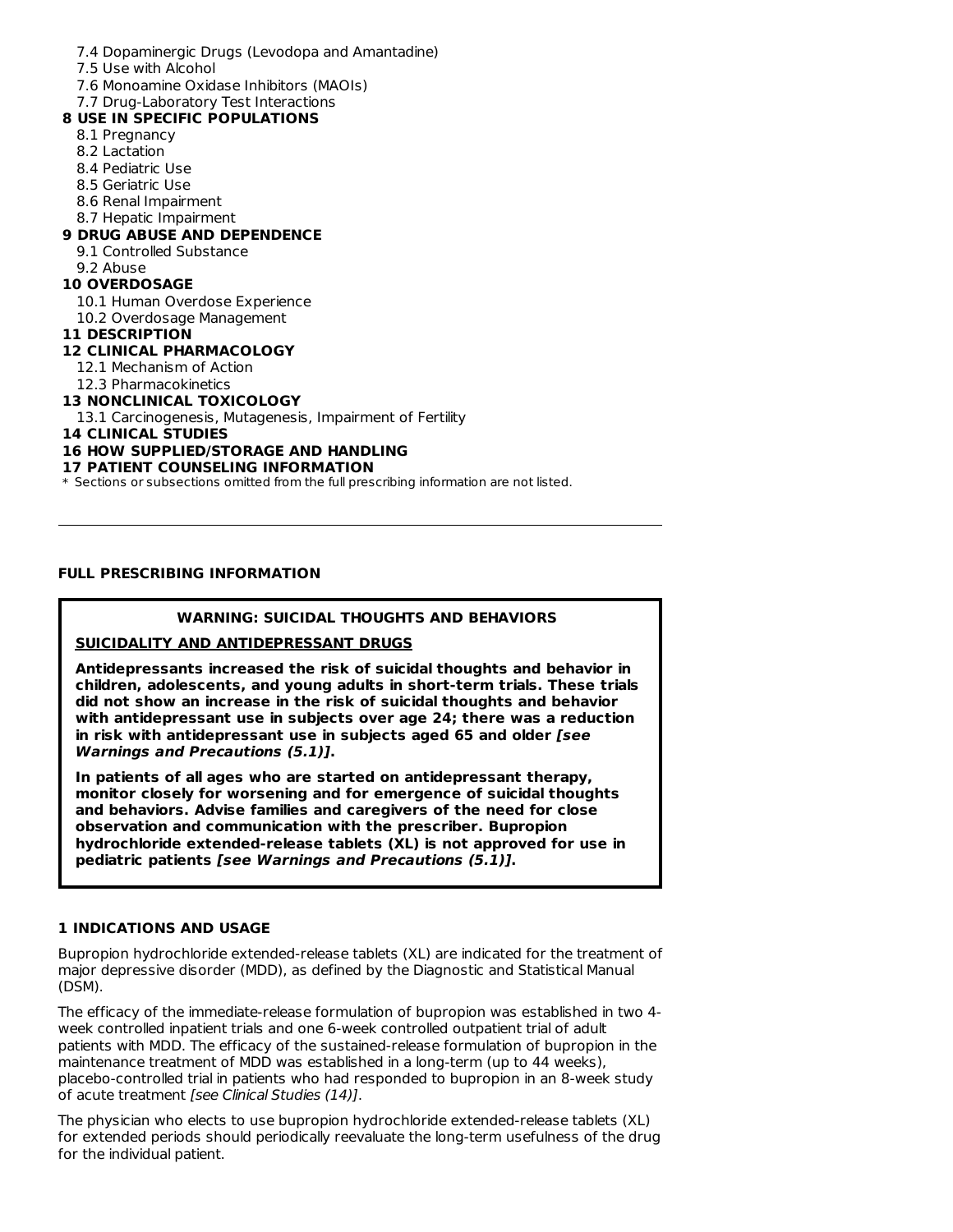#### **2 DOSAGE AND ADMINISTRATION**

#### **2.1 General Instructions for Use**

One tablet (450 mg) of bupropion hydrochloride extended-release tablets (XL) should be taken once daily without regard to meals. Bupropion hydrochloride extended-release tablets (XL) should be swallowed whole and not crushed, divided, or chewed.

## **2.2 Initial Treatment with Bupropion Hydrochloride Extended-Release Tablets (XL)**

Do not initiate treatment with bupropion hydrochloride extended-release tablets (XL) because the 450 mg tablet is the only available dose formulation. Use another bupropion formulation for initial dose titration (referring to prescribing information of other bupropion products).

Bupropion hydrochloride extended-release tablets (XL) can be used in patients who are receiving 300 mg/day of another bupropion formulation for at least 2 weeks, and require a dosage of 450 mg/day.

Patients who are currently being treated with other bupropion products at 450 mg/day can be switched to an equivalent dose of bupropion hydrochloride extended-release tablets (XL) once daily.

#### **2.3 Maintenance Treatment with Bupropion Hydrochloride Extended-Release Tablets (XL)**

It is generally agreed that acute episodes of depression require several months or longer of sustained antidepressant treatment beyond the response in the acute episode. It is unknown whether the 450 mg dose needed for maintenance treatment is identical to the dose that provided an initial response. Periodically reassess the need for maintenance treatment and the appropriate dose for such treatment.

#### **2.4 To Discontinue Bupropion Hydrochloride Extended-Release Tablets (XL), Taper the Dose**

Because the 450 mg tablet is the only available dose formulation, use another bupropion formulation for tapering the dose prior to discontinuation (referring to prescribing information of other bupropion products).

## **2.5 Patients with Impaired Hepatic Function**

Because there is no lower dose strength for bupropion hydrochloride extended-release tablets (XL), bupropion hydrochloride extended-release tablets (XL) is not recommended in patients with hepatic impairment [see Use in Specific Populations (8.7) and Clinical Pharmacology (12.3)].

## **2.6 Patients with Impaired Renal Function**

Because there is no lower dose strength for bupropion hydrochloride extended-release tablets (XL), bupropion hydrochloride extended-release tablets (XL) is not recommended in patients with renal impairment [see Use in Specific Populations (8.6) and Clinical Pharmacology (12.3)].

#### **2.7 Switching a Patient To or From a Monoamine Oxidase Inhibitor (MAOI) Antidepressant**

At least 14 days should elapse between discontinuation of an MAOI intended to treat depression and initiation of therapy with bupropion hydrochloride extended-release tablets (XL). Conversely, at least 14 days should be allowed after stopping bupropion hydrochloride extended-release tablets (XL) before starting an MAOI antidepressant [see Contraindications (4) and Drug Interactions (7.6)].

#### **2.8 Use of Bupropion Hydrochloride Extended-Release Tablets (XL) with Reversible MAOIs Such as Linezolid or Methylene Blue**

Do not start bupropion hydrochloride extended-release tablets (XL) in a patient who is being treated with a reversible MAOI such as linezolid or intravenous methylene blue. Drug interactions can increase the risk of hypertensive reactions. In a patient who requires more urgent treatment of a psychiatric condition, nonpharmacological interventions, including hospitalization, should be considered [see Contraindications (4)].

In some cases, a patient already receiving therapy with bupropion hydrochloride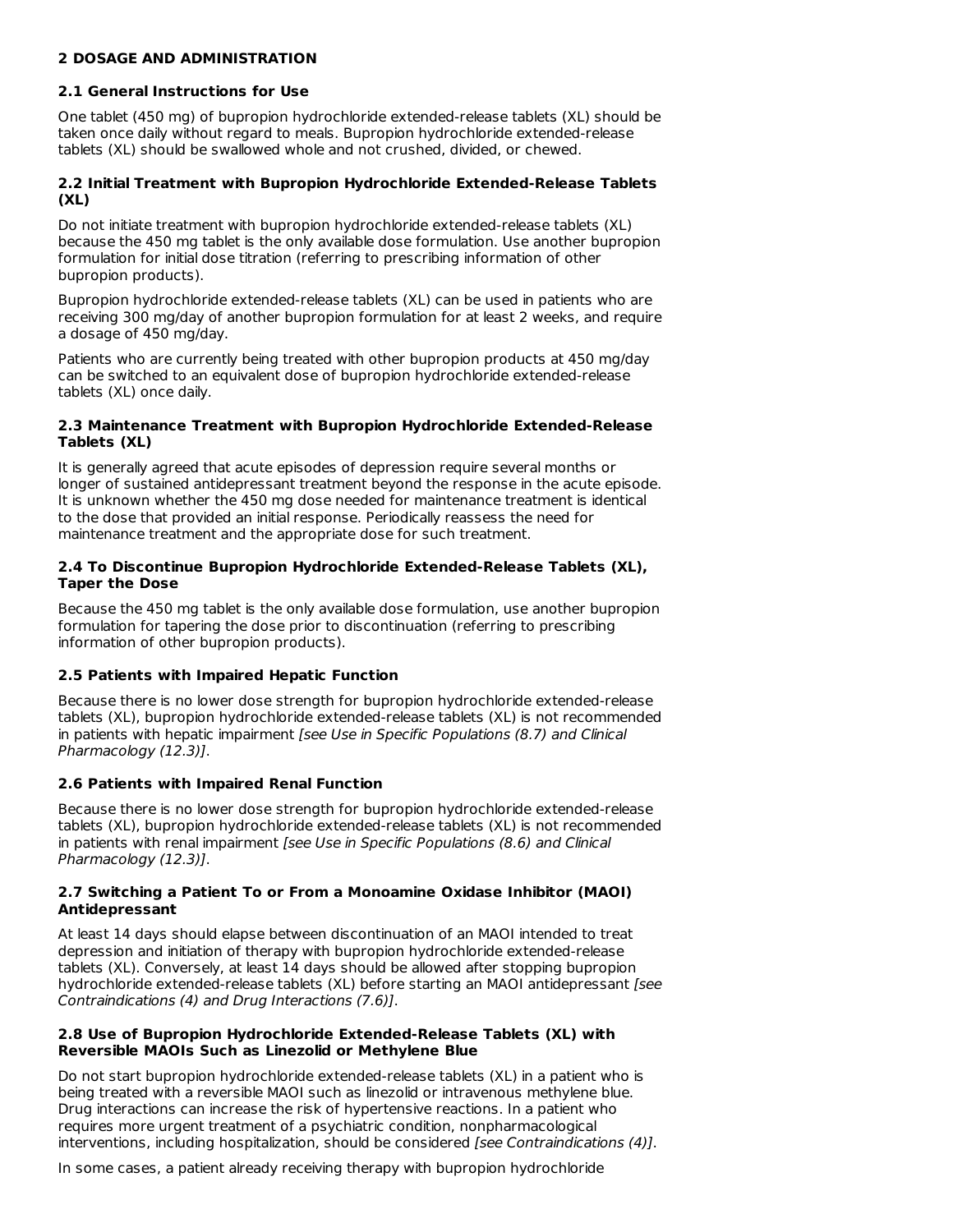extended-release tablets (XL) may require urgent treatment with linezolid or intravenous methylene blue. If acceptable alternatives to linezolid or intravenous methylene blue treatment are not available and the potential benefits of linezolid or intravenous methylene blue treatment are judged to outweigh the risks of hypertensive reactions in a particular patient, bupropion hydrochloride extended-release tablets (XL) should be stopped promptly, and linezolid or intravenous methylene blue can be administered. The patient should be monitored for 2 weeks or until 24 hours after the last dose of linezolid or intravenous methylene blue, whichever comes first. Therapy with bupropion hydrochloride extended-release tablets (XL) may be resumed 24 hours after the last dose of linezolid or intravenous methylene blue.

The risk of administering methylene blue by nonintravenous routes (such as oral tablets or by local injection) or in intravenous doses much lower than 1 mg/kg with bupropion hydrochloride extended-release tablets (XL) is unclear. The clinician should, nevertheless, be aware of the possibility of a drug interaction with such use [see Contraindications (4) and Drug Interactions (7.6)].

## **3 DOSAGE FORMS AND STRENGTHS**

Bupropion hydrochloride extended-release tablets (XL), 450 mg of bupropion hydrochloride, USP, are white to off-white, oblong-shaped tablets with "BUP450" printed on one side.

## **4 CONTRAINDICATIONS**

- Bupropion hydrochloride extended-release tablets (XL) are contraindicated in patients with a seizure disorder [see Warnings and Precautions (5.3)].
- Bupropion hydrochloride extended-release tablets (XL) are contraindicated in patients treated currently with other bupropion products because the incidence of seizure is dose dependent [see Warnings and Precautions (5.3)].
- Bupropion hydrochloride extended-release tablets (XL) are contraindicated in patients with a current or prior diagnosis of bulimia or anorexia nervosa because a higher incidence of seizures was observed in such patients treated with bupropion [see Warnings and Precautions (5.3)].
- Bupropion hydrochloride extended-release tablets (XL) are contraindicated in patients undergoing abrupt discontinuation of alcohol, benzodiazepines, barbiturates, and antiepileptic drugs [see Warnings and Precautions (5.3) and Drug Interactions (7.3)].
- The use of MAOIs (intended to treat psychiatric disorders) concomitantly with bupropion hydrochloride extended-release tablets (XL) or within 14 days of discontinuing treatment with bupropion hydrochloride extended-release tablets (XL) is contraindicated. There is an increased risk of hypertensive reactions when bupropion hydrochloride extended-release tablets (XL) are used concomitantly with MAOIs. The use of bupropion hydrochloride extended-release tablets (XL) within 14 days of discontinuing treatment with an MAOI is also contraindicated. Starting bupropion hydrochloride extended-release tablets (XL) in a patient treated with reversible MAOIs such as linezolid or intravenous methylene blue is contraindicated [see Dosage and Administration (2.8), Warnings and Precautions (5.4), and Drug Interactions (7.6)].
- Bupropion hydrochloride extended-release tablets (XL) are contraindicated in patients with known hypersensitivity to bupropion or the other ingredients of bupropion hydrochloride extended-release tablets (XL). Anaphylactoid/anaphylactic reactions and Stevens-Johnson syndrome have been reported *[see Warnings and* Precautions (5.8)].

## **5 WARNINGS AND PRECAUTIONS**

## **5.1 Suicidal Thoughts and Behaviors in Children, Adolescents, and Young Adults**

Patients with MDD, both adult and pediatric, may experience worsening of their depression and/or the emergence of suicidal ideation and behavior (suicidality) or unusual changes in behavior, whether or not they are taking antidepressant medications, and this risk may persist until significant remission occurs. Suicide is a known risk of depression and certain other psychiatric disorders, and these disorders themselves are the strongest predictors of suicide. There has been a long-standing concern that antidepressants may have a role in inducing worsening of depression and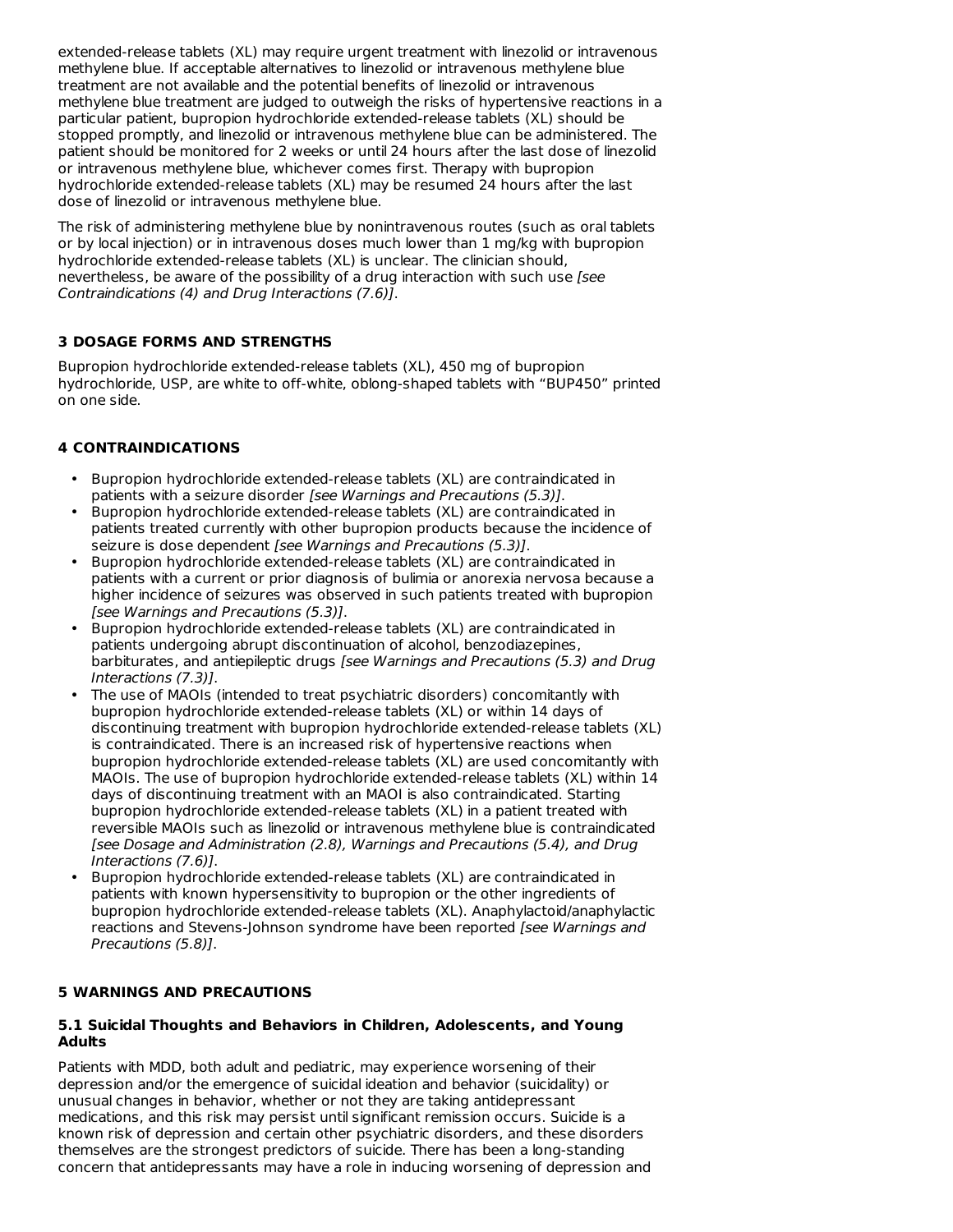the emergence of suicidality in certain patients during the early phases of treatment.

Pooled analyses of short-term, placebo-controlled trials of antidepressant drugs (SSRIs and others) show that these drugs increase the risk of suicidal thinking and behavior (suicidality) in children, adolescents, and young adults (ages 18 to 24) with MDD and other psychiatric disorders. Short-term studies did not show an increase in the risk of suicidality with antidepressants compared to placebo in adults beyond age 24; there was a reduction with antidepressants compared to placebo in adults aged 65 and older.

The pooled analyses of placebo-controlled trials in children and adolescents with MDD, obsessive compulsive disorder (OCD), or other psychiatric disorders included a total of 24 short-term trials of 9 antidepressant drugs in over 4,400 patients. The pooled analyses of placebo-controlled trials in adults with MDD or other psychiatric disorders included a total of 295 short-term trials (median duration of 2 months) of 11 antidepressant drugs in over 77,000 patients. There was considerable variation in risk of suicidality among drugs, but a tendency toward an increase in the younger patients for almost all drugs studied. There were differences in absolute risk of suicidality across the different indications, with the highest incidence in MDD. The risk differences (drug vs placebo), however, were relatively stable within age strata and across indications. These risk differences (drug-placebo difference in the number of cases of suicidality per 1,000 patients treated) are provided in Table 1.

#### **Table 1. Risk Differences in the Number of Suicidality Cases by Age Group in the Pooled Placebo-controlled Trials of Antidepressants in Pediatric and Adult Patients**

| <b>Age Range</b> | <b>Drug-Placebo Difference in Number of Cases of Suicidality</b> |
|------------------|------------------------------------------------------------------|
| (Years)          | per                                                              |
|                  | 1,000 Patients Treated                                           |
|                  | <b>Increases Compared to Placebo</b>                             |
| < 18             | 14 additional cases                                              |
| 18 to 24         | 5 additional cases                                               |
|                  | <b>Decreases Compared to Placebo</b>                             |
| 25 to 64         | 1 fewer case                                                     |
| $\geq 65$        | 6 fewer cases                                                    |

No suicides occurred in any of the pediatric trials. There were suicides in the adult trials, but the number was not sufficient to reach any conclusion about drug effect on suicide.

It is unknown whether the suicidality risk extends to longer-term use, i.e., beyond several months. However, there is substantial evidence from placebo-controlled maintenance trials in adults with depression that the use of antidepressants can delay the recurrence of depression.

#### **All patients being treated with antidepressants for any indication should be monitored appropriately and observed closely for clinical worsening, suicidality, and unusual changes in behavior, especially during the initial few months of a course of drug therapy, or at times of dose changes, either increases or decreases [see Boxed Warning and Use in Specific Populations (8.4)].**

The following symptoms, anxiety, agitation, panic attacks, insomnia, irritability, hostility, aggressiveness, impulsivity, akathisia (psychomotor restlessness), hypomania, and mania have been reported in adult and pediatric patients being treated with antidepressants for MDD as well as for other indications, both psychiatric and nonpsychiatric. Although a causal link between the emergence of such symptoms and either the worsening of depression and/or the emergence of suicidal impulses has not been established, there is concern that such symptoms may represent precursors to emerging suicidality.

Consideration should be given to changing the therapeutic regimen, including possibly discontinuing the medication, in patients whose depression is persistently worse, or who are experiencing emergent suicidality or symptoms that might be precursors to worsening depression or suicidality, especially if these symptoms are severe, abrupt in onset, or were not part of the patient's presenting symptoms.

**Families and caregivers of patients being treated with antidepressants for MDD or other indications, both psychiatric and nonpsychiatric, should be alerted about the need to monitor patients for the emergence of agitation, irritability, unusual changes in behavior, and the other symptoms described above, as well as the emergence of suicidality, and to report such symptoms**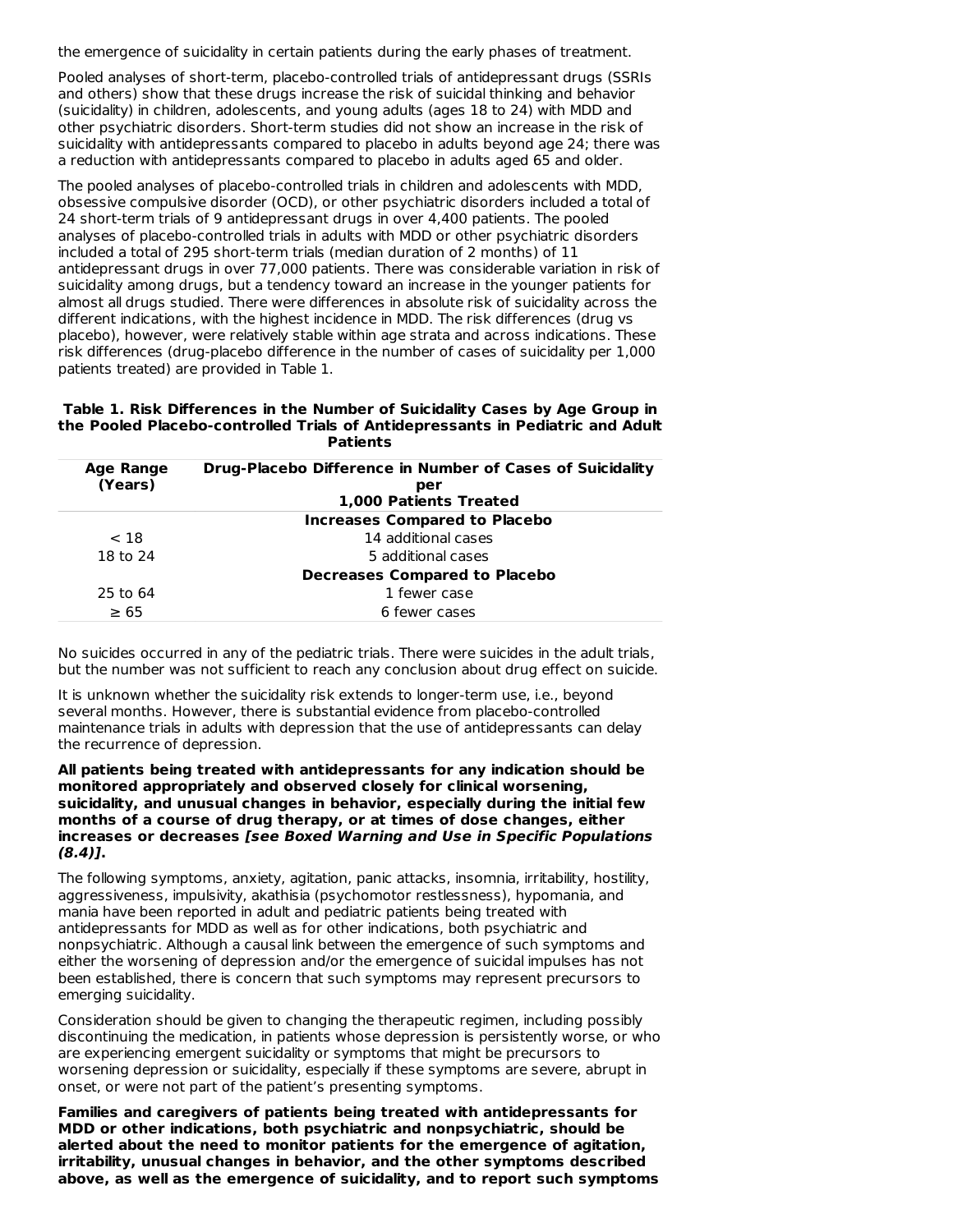**immediately to healthcare providers. Such monitoring should include daily observation by families and caregivers [see Patient Counseling Information (17)]. Prescriptions for bupropion hydrochloride extended-release tablets (XL) should be written for the smallest quantity of tablets consistent with good patient management, in order to reduce the risk of overdose.**

#### **5.2 Neuropsychiatric Adverse Events and Suicide Risk in Smoking Cessation Treatment**

Bupropion hydrochloride extended-release tablets (XL) are not approved for smoking cessation treatment; however, bupropion hydrochloride sustained-release is approved for this use. Serious neuropsychiatric adverse events have been reported in patients taking bupropion for smoking cessation. These postmarketing reports have included changes in mood (including depression and mania), psychosis, hallucinations, paranoia, delusions, homicidal ideation, aggression, hostility, agitation, anxiety, and panic, as well as suicidal ideation, suicide attempt, and completed suicide [see Adverse Reactions (6.2)]. Some patients who stopped smoking may have been experiencing symptoms of nicotine withdrawal, including depressed mood. Depression, rarely including suicidal ideation, has been reported in smokers undergoing a smoking cessation attempt without medication. However, some of these adverse events occurred in patients taking bupropion who continued to smoke.

Neuropsychiatric adverse events occurred in patients without and with pre-existing psychiatric disease; some patients experienced worsening of their psychiatric illnesses. Observe patients for the occurrence of neuropsychiatric adverse events. Advise patients and caregivers that the patient should stop taking bupropion hydrochloride extended-release tablets (XL) and contact a healthcare provider immediately if agitation, depressed mood, or changes in behavior or thinking that are not typical for the patient are observed, or if the patient develops suicidal ideation or suicidal behavior. In many postmarketing cases, resolution of symptoms after discontinuation of bupropion was reported. The healthcare provider should evaluate the severity of the adverse events and the extent to which the patient is benefiting from treatment, and consider options including continued treatment under closer monitoring, or discontinuing treatment. In many postmarketing cases, resolution of symptoms after discontinuation of bupropion was reported. However, the symptoms persisted in some cases; therefore, ongoing monitoring and supportive care should be provided until symptoms resolve.

## **5.3 Seizure**

Bupropion can cause seizure. The risk of seizure is dose related. Discontinue bupropion hydrochloride extended-release tablets (XL) and do not restart treatment if the patient experiences a seizure.

The risk of seizures is also related to patient factors, clinical situations, and concomitant medications that lower the seizure threshold. Consider these risks before initiating treatment with bupropion hydrochloride extended-release tablets (XL). Bupropion hydrochloride extended-release tablets (XL) is contraindicated in patients with a seizure disorder or conditions that increase the risk of seizure (e.g., severe head injury, arteriovenous malformation, central nervous system [CNS] tumor or CNS infection, severe stroke, anorexia nervosa or bulimia, or abrupt discontinuation of alcohol, benzodiazepines, barbiturates, and antiepileptic drugs) [see Contraindications (4)]. The following conditions can also increase the risk of seizure: concomitant use of other medications that lower the seizure threshold (e.g., other bupropion products, antipsychotics, tricyclic antidepressants, theophylline, and systemic corticosteroids), metabolic disorders (e.g., hypoglycemia, hyponatremia, severe hepatic impairment, and hypoxia), or use of illicit drugs (e.g., cocaine) or abuse or misuse of prescription drugs such as CNS stimulants. Additional predisposing conditions include diabetes mellitus treated with oral hypoglycemic drugs or insulin, use of anorectic drugs, excessive use of alcohol, use of benzodiazepines, sedatives/hypnotics, or opiates.

## Incidence of Seizure with Bupropion Use

The incidence of seizure with bupropion extended-release has not been formally evaluated in clinical trials. In studies using bupropion hydrochloride sustained-release up to 300 mg/day, the incidence of seizure was approximately 0.1% (1/1,000 patients). In a large prospective, follow-up study, the seizure incidence was approximately 0.4% (13/3,200 patients) with bupropion hydrochloride immediate-release in the range of 300 to 450 mg/day.

Additional data accumulated for bupropion immediate-release suggests that the estimated seizure incidence increases almost tenfold between 450 and 600 mg/day. The 600 mg dose is twice the usual adult dose and one and one-third the maximum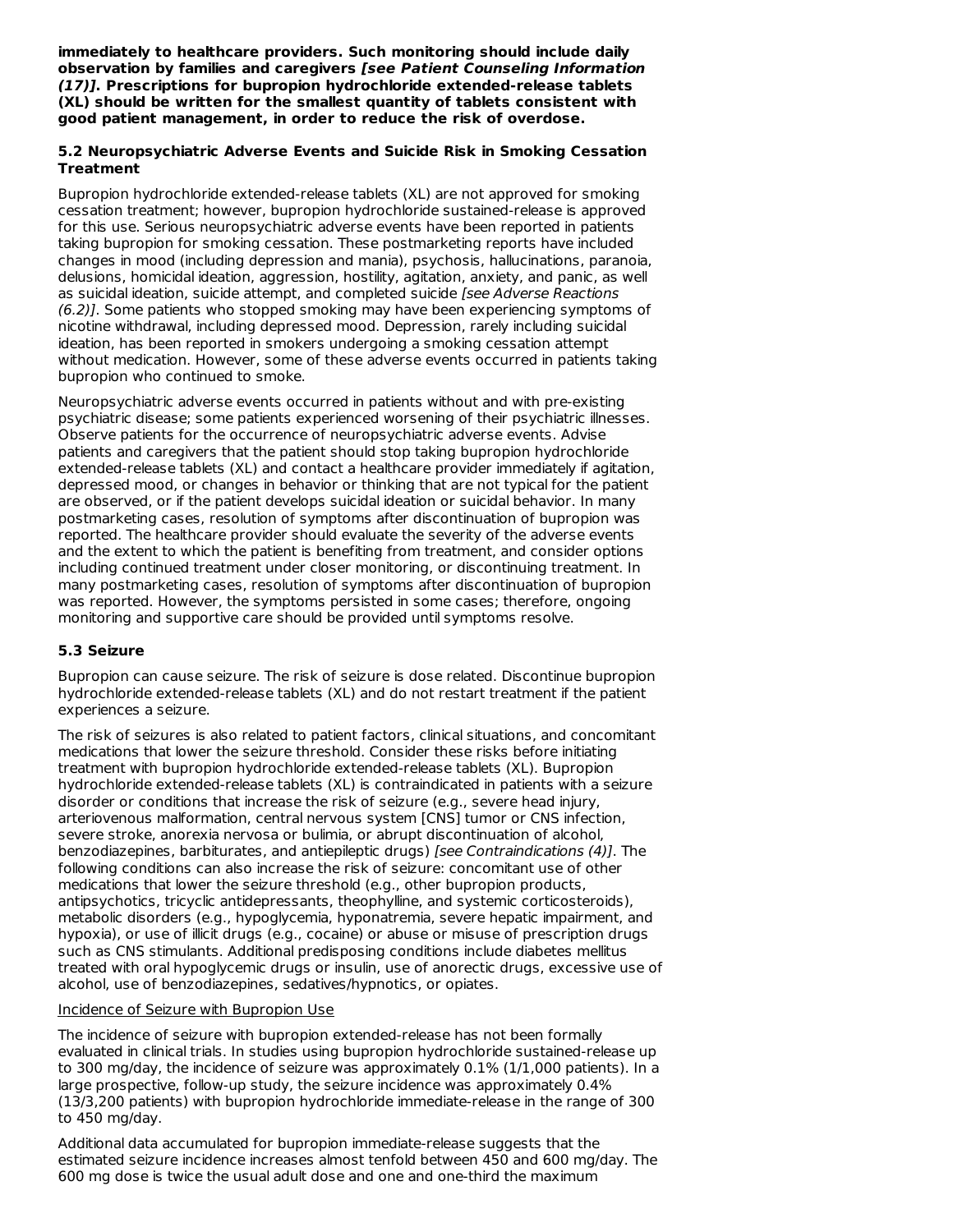recommended daily dose (450 mg) of bupropion hydrochloride extended-release tablets (XL). This disproportionate increase in seizure incidence with dose incrementation calls for caution in dosing.

## **5.4 Hypertension**

Treatment with bupropion hydrochloride extended-release tablets (XL) can result in elevated blood pressure and hypertension. Assess blood pressure before initiating treatment with bupropion hydrochloride extended-release tablets (XL), and monitor periodically during treatment. The risk of hypertension is increased if bupropion hydrochloride extended-release tablets (XL) are used concomitantly with MAOIs or other drugs that increase dopaminergic or noradrenergic activity [see Contraindications (4)].

Data from a comparative trial of the sustained-release formulation of bupropion hydrochloride, nicotine transdermal system (NTS), the combination of sustained-release bupropion hydrochloride plus NTS, and placebo as an aid to smoking cessation suggest a higher incidence of treatment-emergent hypertension in patients treated with the combination of sustained-release bupropion hydrochloride and NTS. In this trial, 6.1% of subjects treated with the combination of sustained-release bupropion and NTS had treatment-emergent hypertension compared to 2.5%, 1.6%, and 3.1% of subjects treated with sustained-release bupropion, NTS, and placebo, respectively. The majority of these subjects had evidence of pre-existing hypertension. Three subjects (1.2%) treated with the combination of sustained-release bupropion and NTS and 1 subject (0.4%) treated with NTS had study medication discontinued due to hypertension compared with none of the subjects treated with sustained-release bupropion or placebo. Monitoring of blood pressure is recommended in patients who receive the combination of bupropion and nicotine replacement.

In a clinical trial of bupropion immediate-release in MDD subjects with stable congestive heart failure ( $N = 36$ ), bupropion was associated with an exacerbation of pre-existing hypertension in 2 patients, leading to discontinuation of bupropion treatment. There are no controlled studies assessing the safety of bupropion in patients with a recent history of myocardial infarction or unstable cardiac disease.

## **5.5 Activation of Mania/Hypomania**

Antidepressant treatment can precipitate a manic, mixed, or hypomanic manic episode. The risk appears to be increased in patients with bipolar disorder or who have risk factors for bipolar disorder. Prior to initiating bupropion hydrochloride extended-release tablets (XL), screen patients for a history of bipolar disorder and the presence of risk factors for bipolar disorder (e.g., family history of bipolar disorder, suicide, or depression). Bupropion hydrochloride extended-release tablets (XL) are not approved for the treatment of bipolar depression.

## **5.6 Psychosis and Other Neuropsychiatric Reactions**

Depressed patients treated with bupropion have had a variety of neuropsychiatric signs and symptoms, including delusions, hallucinations, psychosis, concentration disturbance, paranoia, and confusion. Some of these patients had a diagnosis of bipolar disorder. In some cases, these symptoms abated upon dose reduction and/or withdrawal of treatment. Discontinue bupropion hydrochloride extended-release tablets (XL) if these reactions occur.

## **5.7 Angle-closure Glaucoma**

Angle-closure Glaucoma: The pupillary dilation that occurs following use of many antidepressant drugs including bupropion hydrochloride extended-release tablets (XL) may trigger an angle closure attack in a patient with anatomically narrow angles who does not have a patent iridectomy.

## **5.8 Hypersensitivity Reactions**

Anaphylactoid/anaphylactic reactions have occurred during clinical trials with bupropion. Reactions have been characterized by symptoms such as pruritus, urticaria, angioedema, and dyspnea, requiring medical treatment. In addition, there have been rare, spontaneous postmarketing reports of erythema multiforme, Stevens-Johnson syndrome, and anaphylactic shock associated with bupropion. Instruct patients to discontinue bupropion hydrochloride extended-release tablets (XL) and consult a healthcare provider if they develop an allergic or anaphylactoid/anaphylactic reaction (e.g., skin rash, pruritus, hives, chest pain, edema, and shortness of breath) during treatment.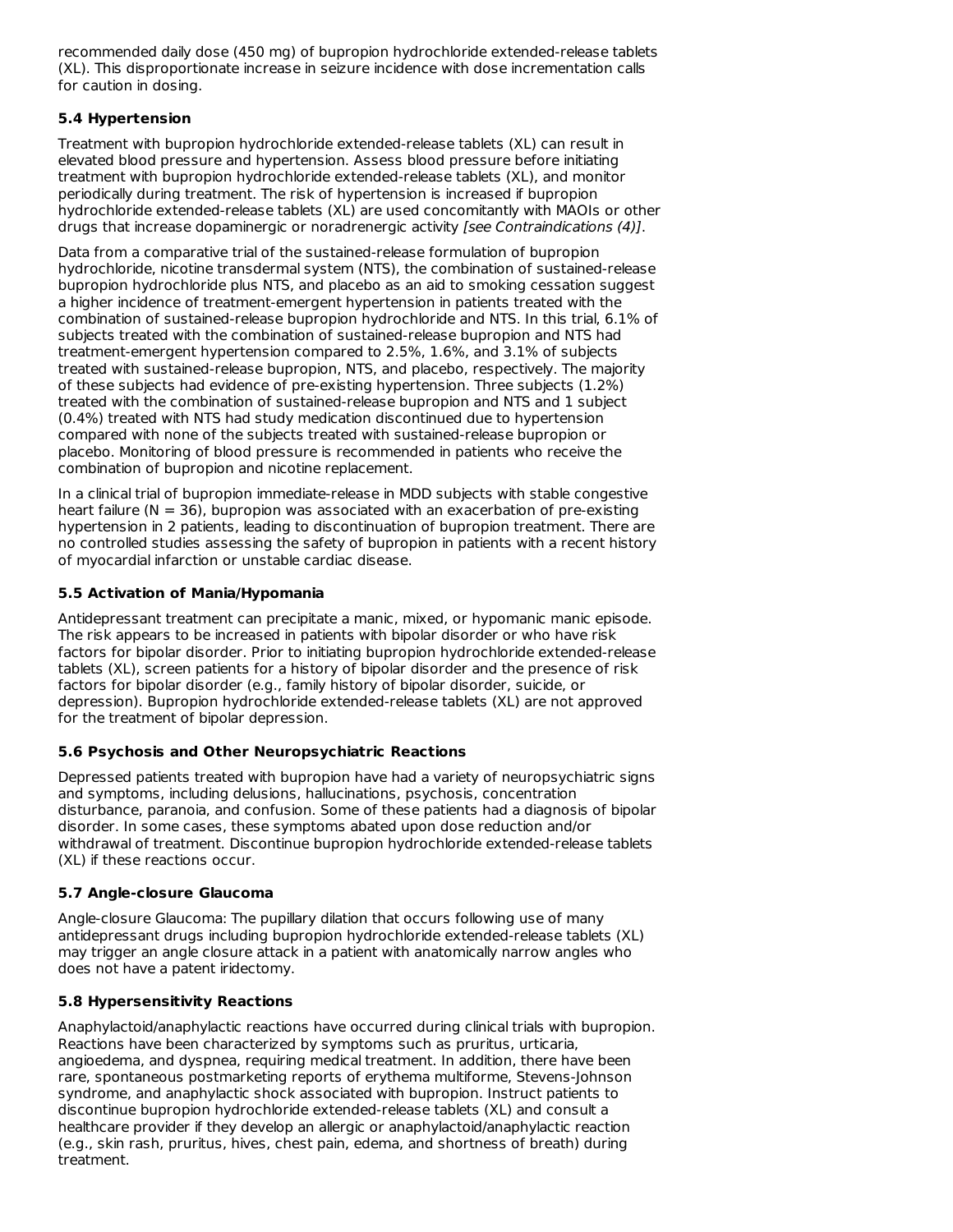There are reports of arthralgia, myalgia, fever with rash, and other symptoms of serum sickness suggestive of delayed hypersensitivity.

## **6 ADVERSE REACTIONS**

The following adverse reactions are discussed in greater detail in other sections of the labeling:

- Suicidal thoughts and behaviors in children, adolescents, and young adults [see Warnings and Precautions (5.1)]
- Neuropsychiatric adverse events and suicide risk in smoking cessation treatment [see Warnings and Precautions (5.2)]
- Seizure [see Warnings and Precautions (5.3)]
- Hypertension [see Warnings and Precautions (5.4)]
- Activation of mania or hypomania [see Warnings and Precautions (5.5)]
- Psychosis and other neuropsychiatric events [see Warnings and Precautions (5.6)]
- Angle-closure Glaucoma [see Warnings and Precautions (5.7)]
- Hypersensitivity reactions [see Warnings and Precautions (5.8)]

## **6.1 Clinical Trials Experience**

Because clinical trials are conducted under widely varying conditions, adverse reaction rates observed in the clinical trials of a drug cannot be directly compared to rates in the clinical trials of another drug and may not reflect the rates observed in clinical practice.

#### **Commonly Observed Adverse Reactions in Controlled Clinical Trials of Sustained-release Bupropion Hydrochloride**

Adverse reactions that occurred in at least 5% of patients treated with bupropion hydrochloride sustained-release (300 and 400 mg/day) and at a rate at least twice the placebo rate are listed below.

300 mg/day of bupropion hydrochloride sustained-release: anorexia, dry mouth, rash, sweating, tinnitus, and tremor.

400 mg/day of bupropion hydrochloride sustained-release: abdominal pain, agitation, anxiety, dizziness, dry mouth, insomnia, myalgia, nausea, palpitation, pharyngitis, sweating, tinnitus, and urinary frequency.

Bupropion hydrochloride extended-release tablets (XL) is bioequivalent to three 150 mg tablets of WELLBUTRIN XL $^{\circledast}$ , which has been demonstrated to have similar bioavailability both to the immediate-release and the sustained-release formulations of bupropion. The information included under this subsection and under subsection 6.2 is based primarily on data from controlled clinical trials with the sustained-release and extended-release formulations of bupropion hydrochloride.

## **Major Depressive Disorder**

#### **Adverse Reactions Leading to Discontinuation of Treatment with Bupropion Hydrochloride Immediate-release, Bupropion Hydrochloride Sustainedrelease, and Bupropion Hydrochloride Extended-release Formulations in Major Depressive Disorder Trials**

In placebo-controlled clinical trials with bupropion hydrochloride sustained-release, 4%, 9%, and 11% of the placebo, 300 mg/day, and 400 mg/day groups, respectively, discontinued treatment because of adverse reactions. The specific adverse reactions leading to discontinuation in at least 1% of the 300 mg/day or 400 mg/day groups and at a rate at least twice the placebo rate are listed in Table 2.

| Table 2. Treatment Discontinuation Due to Adverse Reactions in Placebo-controlled Trials in Major |  |  |  |  |  |
|---------------------------------------------------------------------------------------------------|--|--|--|--|--|
| <b>Depressive Disorder</b>                                                                        |  |  |  |  |  |

| <b>Adverse Reaction Term</b> | <b>Placebo</b><br>$(N = 385)$ | <b>Bupropion Hydrochloride</b><br>Sustained-release<br>300 mg/day<br>$(N = 376)$ | <b>Bupropion Hydrochloride</b><br>Sustained-release<br>400 mg/day<br>$(N = 114)$ |
|------------------------------|-------------------------------|----------------------------------------------------------------------------------|----------------------------------------------------------------------------------|
| Rash                         | $0.0\%$                       | $2.4\%$                                                                          | $0.9\%$                                                                          |
| Nausea                       | 0.3%                          | 0.8%                                                                             | 1.8%                                                                             |
| Agitation                    | 0.3%                          | 0.3%                                                                             | 1.8%                                                                             |
| Migraine                     | 0.3%                          | 0.0%                                                                             | 1.8%                                                                             |

In clinical trials with bupropion hydrochloride immediate-release, 10% of patients and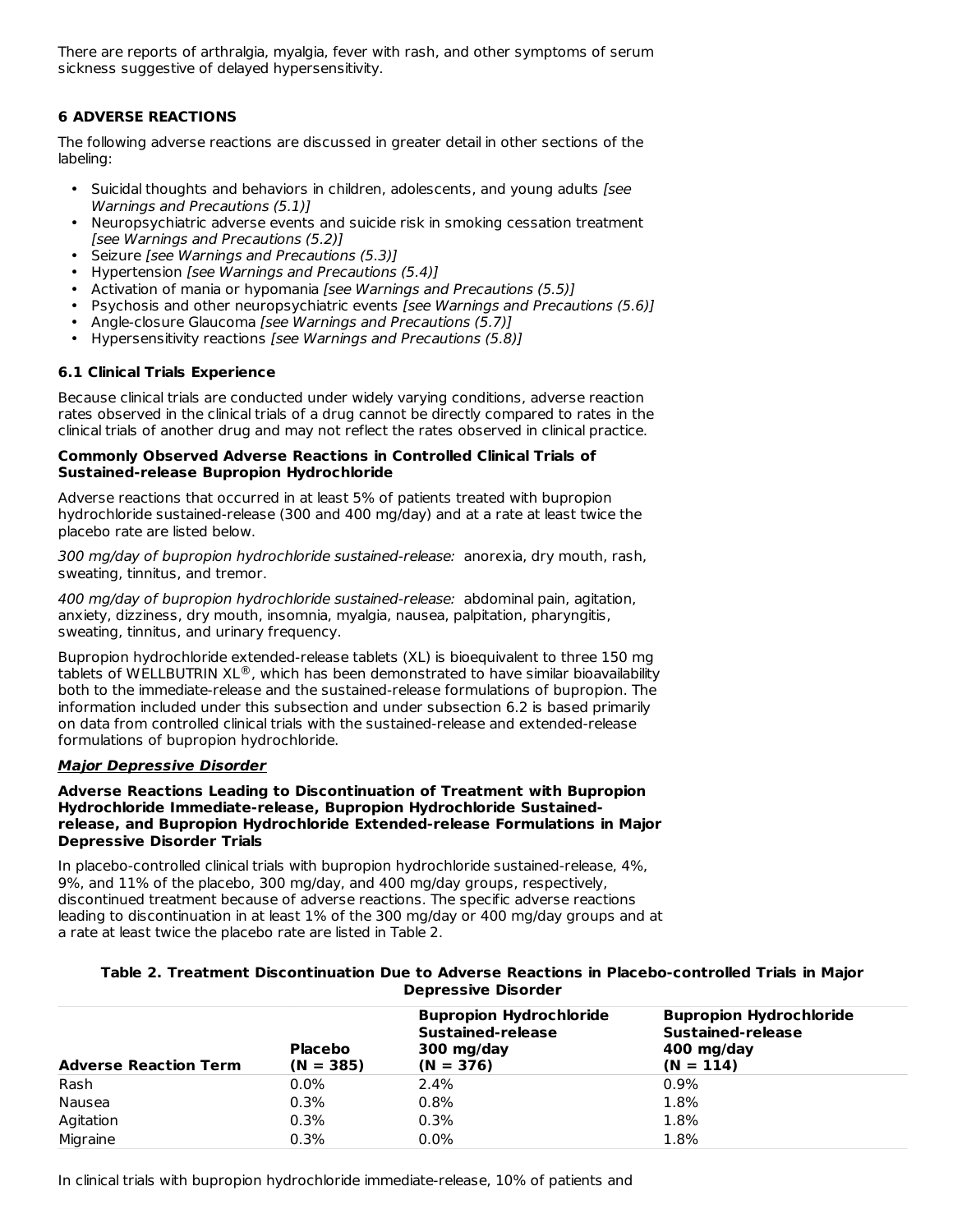volunteers discontinued due to an adverse reaction. Reactions resulting in discontinuation (in addition to those listed above for the sustained-release formulation) included vomiting, seizures, and sleep disturbances.

#### **Adverse Reactions Occurring at an Incidence of > 1% in Patients Treated With Bupropion Hydrochloride Immediate-release or Bupropion Hydrochloride Sustained-release Formulations in Major Depressive Disorder Trials**

Table 3 summarizes the adverse reactions that occurred in placebo-controlled trials in patients treated with bupropion hydrochloride sustained-release at 300 mg/day and 400 mg/day. These include reactions that occurred in either the 300 mg/day or 400 mg/day group at an incidence of 1% or more and were more frequent than in the placebo group.

|  |  | Table 3. Adverse Reactions in Placebo-controlled Trials for Major Depressive Disorder |  |  |  |  |
|--|--|---------------------------------------------------------------------------------------|--|--|--|--|
|--|--|---------------------------------------------------------------------------------------|--|--|--|--|

|                                     | <b>Placebo</b><br>(N | <b>Bupropion Hydrochloride</b><br><b>Sustained-release</b><br>300 mg/day | <b>Bupropion Hydrochloride</b><br><b>Sustained-release</b><br>400 mg/day |
|-------------------------------------|----------------------|--------------------------------------------------------------------------|--------------------------------------------------------------------------|
| <b>Body System/Adverse Reaction</b> | $= 385$              | $(N = 376)$                                                              | $(N = 114)$                                                              |
| <b>Body (General)</b>               |                      |                                                                          |                                                                          |
| Headache                            | 23%                  | 26%                                                                      | 25%                                                                      |
| Infection                           | 6%                   | 8%                                                                       | 9%                                                                       |
| Abdominal pain                      | 2%                   | 3%                                                                       | 9%                                                                       |
| Asthenia                            | 2%                   | 2%                                                                       | 4%                                                                       |
| Chest pain                          | $1\%$                | 3%                                                                       | 4%                                                                       |
| Pain                                | 2%                   | 2%                                                                       | 3%                                                                       |
| Fever                               |                      | 1%                                                                       | 2%                                                                       |
| <b>Cardiovascular</b>               |                      |                                                                          |                                                                          |
| Palpitation                         | 2%                   | 2%                                                                       | 6%                                                                       |
| Flushing                            |                      | 1%                                                                       | 4%                                                                       |
| Migraine                            | 1%                   | 1%                                                                       | 4%                                                                       |
| Hot flashes                         | 1%                   | 1%                                                                       | 3%                                                                       |
| <b>Digestive</b>                    |                      |                                                                          |                                                                          |
| Dry mouth                           | 7%                   | 17%                                                                      | 24%                                                                      |
| Nausea                              | 8%                   | 13%                                                                      | 18%                                                                      |
| Constipation                        | 7%                   | 10%                                                                      | 5%                                                                       |
| Diarrhea                            | 6%                   | 5%                                                                       | 7%                                                                       |
| Anorexia                            | 2%                   | 5%                                                                       | 3%                                                                       |
| Vomiting                            | 2%                   | 4%                                                                       | 2%                                                                       |
| Dysphagia                           | 0%                   | 0%                                                                       | 2%                                                                       |
| <b>Musculoskeletal</b>              |                      |                                                                          |                                                                          |
| Myalgia                             | 3%                   | 2%                                                                       | 6%                                                                       |
| Arthralgia                          | 1%                   | 1%                                                                       | 4%                                                                       |
| Arthritis                           | 0%                   | 0%                                                                       | 2%                                                                       |
| Twitch                              |                      | 1%                                                                       | 2%                                                                       |
| <b>Nervous System</b>               |                      |                                                                          |                                                                          |
| Insomnia                            | 6%                   | 11%                                                                      | 16%                                                                      |
| <b>Dizziness</b>                    | 5%                   | 7%                                                                       | 11%                                                                      |
| Agitation                           | 2%                   | 3%                                                                       | 9%                                                                       |
| Anxiety                             | 3%                   | 5%                                                                       | 6%                                                                       |
| Tremor                              | $1\%$                | 6%                                                                       | 3%                                                                       |
| Nervousness                         | 3%                   | 5%                                                                       | 3%                                                                       |
| Somnolence                          | 2%                   | 2%                                                                       | 3%                                                                       |
| Irritability                        | 2%                   | 3%                                                                       | $2\%$                                                                    |
| Memory decreased                    | 1%                   |                                                                          | 3%                                                                       |
| Paresthesia                         | $1\%$                | 1%                                                                       | 2%                                                                       |
| Central nervous system stimulation  | 1%                   | 2%                                                                       | 1%                                                                       |
| <b>Respiratory</b>                  |                      |                                                                          |                                                                          |
| Pharyngitis                         | 2%                   | 3%                                                                       | 11%                                                                      |
| Sinusitis                           | 2%                   | 3%                                                                       | 1%                                                                       |
| Increased cough                     | $1\%$                | 1%                                                                       | 2%                                                                       |
| <b>Skin</b>                         |                      |                                                                          |                                                                          |
| Sweating                            | 2%                   | $6\%$                                                                    | 5%                                                                       |
| Rash                                | $1\%$                | 5%                                                                       | 4%                                                                       |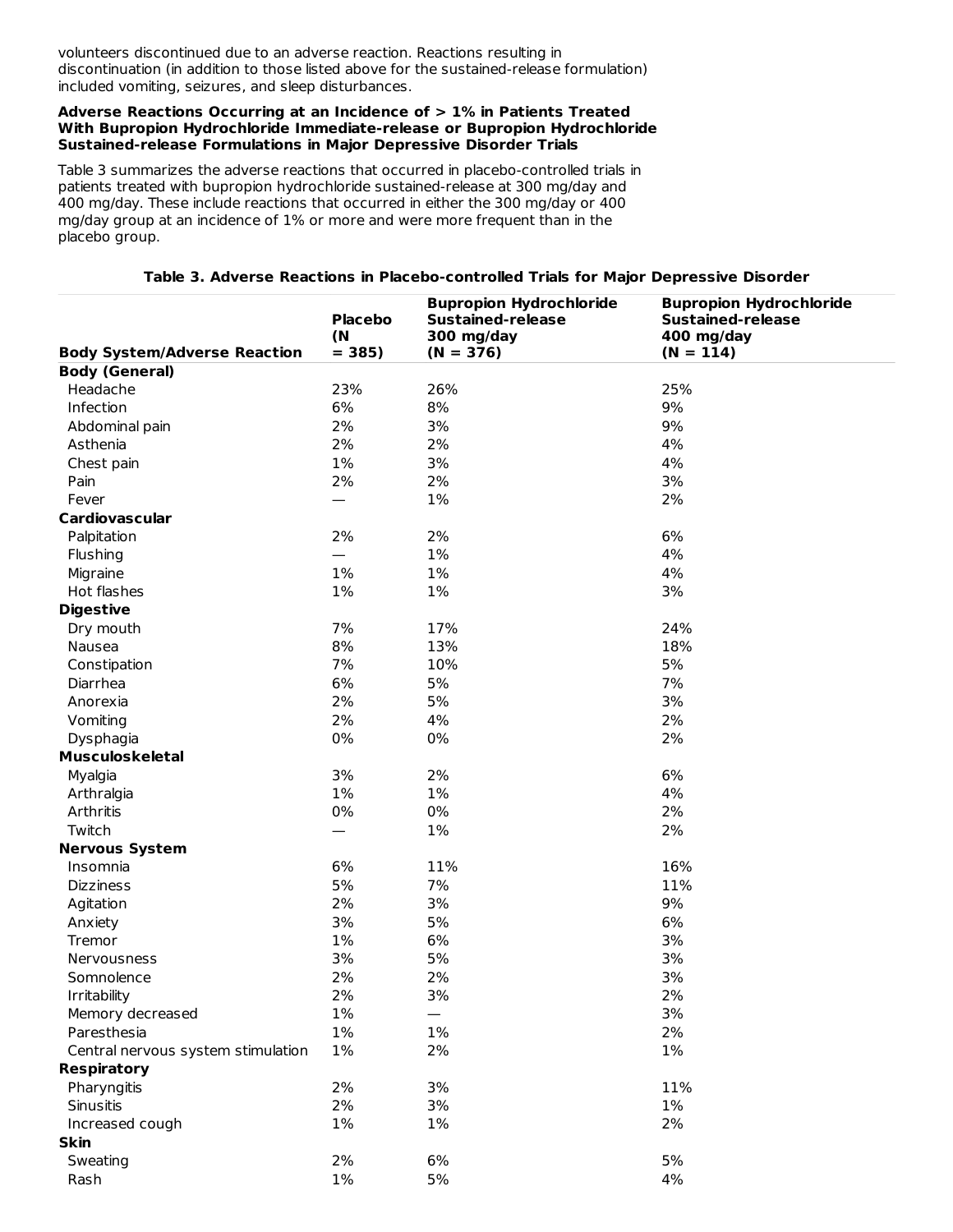| Pruritus                                                                                | 2% | 2% | 4%    |  |
|-----------------------------------------------------------------------------------------|----|----|-------|--|
| Urticaria                                                                               | 0% | 2% | $1\%$ |  |
| <b>Special Senses</b>                                                                   |    |    |       |  |
| Tinnitus                                                                                | 2% | 6% | 6%    |  |
| Taste perversion                                                                        |    | 2% | 4%    |  |
| Blurred vision or diplopia                                                              | 2% | 3% | 2%    |  |
| <b>Urogenital</b>                                                                       |    |    |       |  |
| Urinary frequency                                                                       | 2% | 2% | 5%    |  |
| Urinary urgency                                                                         | 0% |    | 2%    |  |
| Vaginal hemorrhage <sup>a</sup>                                                         |    | 0% | 2%    |  |
| Urinary tract infection                                                                 |    | 1% | 0%    |  |
| $\bullet$ . The obstrained the condition of the condition of $f$ , and the condition to |    |    |       |  |

 $a =$  Incidence based on the number of female patients.

— = Denotes adverse reactions occurring in greater than 0 but less than 0.5% of patients.

The following additional adverse reactions occurred in controlled trials of bupropion hydrochloride immediate-release (300 to 600 mg/day) at an incidence of at least 1% more frequently than in the placebo group: cardiac arrhythmia (5% vs 4%), hypertension (4% vs 2%), hypotension (3% vs 2%), menstrual complaints (5% vs 1%), akathisia (2% vs 1%), impaired sleep quality (4% vs 2%), sensory disturbance (4% vs 3%), confusion (8% vs 5%), decreased libido (3% vs 2%), hostility (6% vs 4%), auditory disturbance (5% vs 3%), and gustatory disturbance (3% vs 1%).

#### **Changes in Body Weight**

Table 4 presents the incidence of body weight changes ( $\geq$  5 lbs) in the short-term MDD trials using bupropion hydrochloride sustained-release. There was a dose-related decrease in body weight.

#### **Table 4. Incidence of Weight Gain or Weight Loss (≥ 5 lbs) in Placebo-controlled Trials of Bupropion Hydrochloride Sustained-release Tablets for Major Depressive Disorder**

| <b>Weight Change</b>          | <b>Placebo</b><br>$(N = 347)$ | <b>Bupropion Hydrochloride</b><br>Sustained-release<br>300 mg/day<br>$(N = 339)$ | <b>Bupropion Hydrochloride</b><br>Sustained-release<br>400 mg/day<br>$(N = 112)$ |
|-------------------------------|-------------------------------|----------------------------------------------------------------------------------|----------------------------------------------------------------------------------|
| Gained $>$ 5 lbs              | 4%                            | 3%                                                                               | 2%                                                                               |
| $\text{Lost} > 5 \text{ lbs}$ | 6%                            | 14%                                                                              | 19%                                                                              |

## **6.2 Postmarketing Experience**

The following adverse reactions have been identified during postapproval use of bupropion hydrochloride. Because these reactions are reported voluntarily from a population of uncertain size, it is not always possible to reliably estimate their frequency or establish a causal relationship to drug exposure.

**Body (General):** chills, facial edema, edema, peripheral edema, musculoskeletal chest pain, photosensitivity, and malaise.

**Cardiovascular:** postural hypotension, hypertension, stroke, vasodilation, syncope, complete atrioventricular block, extrasystoles, myocardial infarction, phlebitis, and pulmonary embolism.

**Digestive:** abnormal liver function, bruxism, gastric reflux, gingivitis, glossitis, increased salivation, jaundice, mouth ulcers, stomatitis, thirst, edema of tongue, colitis, esophagitis, gastrointestinal hemorrhage, gum hemorrhage, hepatitis, intestinal perforation, liver damage, pancreatitis, and stomach ulcer.

**Endocrine:** hyperglycemia, hypoglycemia, and syndrome of inappropriate antidiuretic hormone secretion.

**Hemic and Lymphatic:** ecchymosis, anemia, leukocytosis, leukopenia, lymphadenopathy, pancytopenia, and thrombocytopenia. Altered PT and/or INR, associated with hemorrhagic or thrombotic complications, were observed when bupropion was coadministered with warfarin.

**Metabolic and Nutritional:** glycosuria.

**Musculoskeletal:** leg cramps, fever/rhabdomyolysis, and muscle weakness.

**Nervous System:** abnormal coordination, depersonalization, emotional lability, hyperkinesia, hypertonia, hypesthesia, vertigo, amnesia, ataxia, derealization, abnormal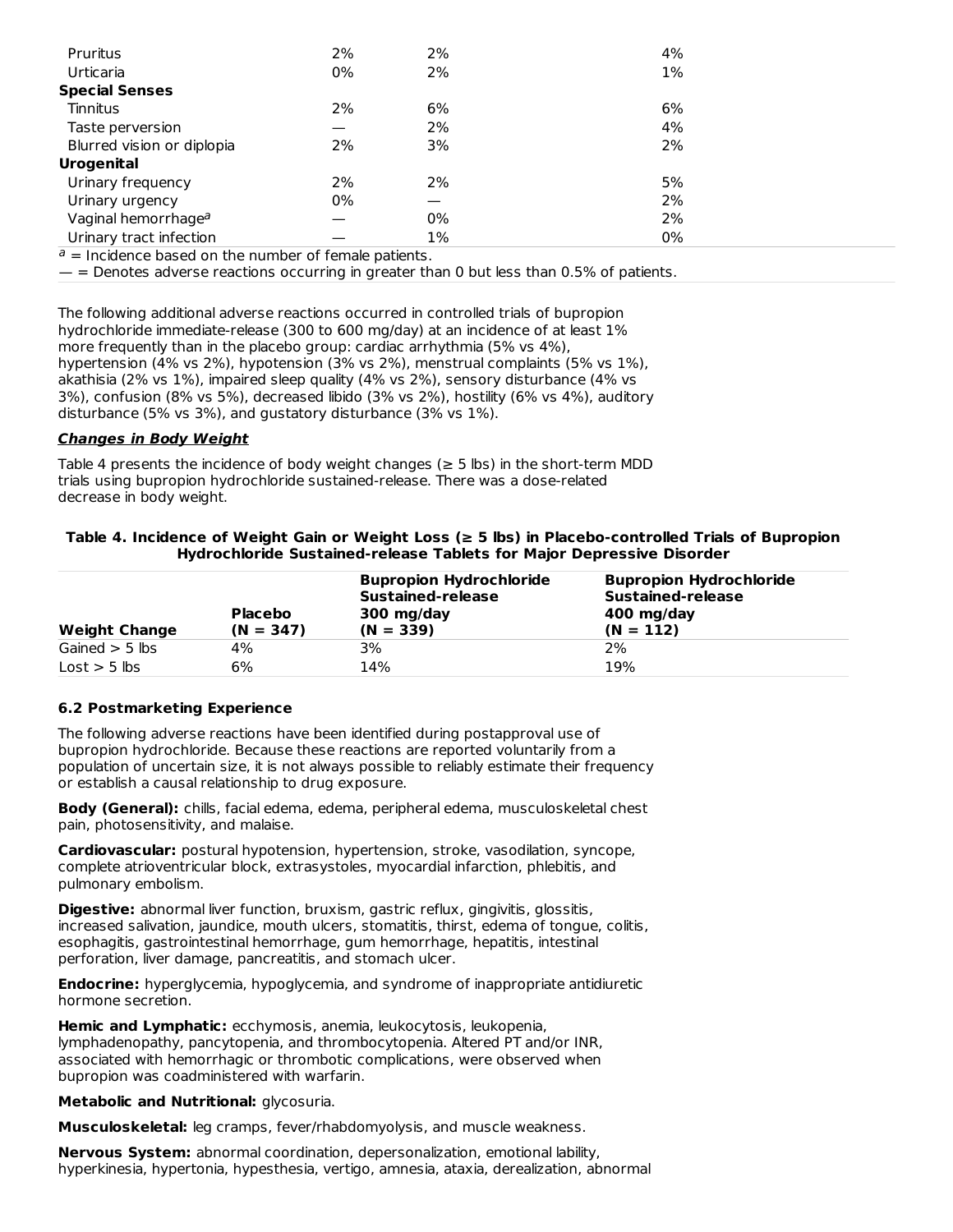electroencephalogram (EEG), aggression, akinesia, aphasia, coma, dysarthria, dyskinesia, dystonia, euphoria, extrapyramidal syndrome, hypokinesia, increased libido, neuralgia, neuropathy, paranoid ideation, restlessness, suicide attempt, and unmasking tardive dyskinesia.

**Respiratory:** bronchospasm and pneumonia.

**Skin:** maculopapular rash, alopecia, angioedema, exfoliative dermatitis, and hirsutism.

**Special Senses:** accommodation abnormality, dry eye, deafness, increased intraocular pressure, angle-closure glaucoma, and mydriasis.

**Urogenital:** impotence, polyuria, prostate disorder, abnormal ejaculation, cystitis, dyspareunia, dysuria, gynecomastia, menopause, painful erection, salpingitis, urinary incontinence, urinary retention, and vaginitis.

## **7 DRUG INTERACTIONS**

#### **7.1 Potential for Other Drugs to Affect Bupropion Hydrochloride Extended-Release Tablets (XL)**

Bupropion is primarily metabolized to hydroxybupropion by CYP2B6. Therefore, the potential exists for drug interactions between bupropion hydrochloride extended-release tablets (XL) and drugs that are inhibitors or inducers of CYP2B6.

#### Inhibitors of CYP2B6

Ticlopidine and Clopidogrel: Concomitant treatment with these drugs can increase bupropion exposures but decrease hydroxybupropion exposure. Coadministration of bupropion hydrochloride extended-release tablets (XL) with ticlopidine or clopidogrel is not recommended [see Clinical Pharmacology (12.3)].

#### Inducers of CYP2B6

Ritonavir, Lopinavir, and Efavirenz: Concomitant treatment with these drugs can decrease bupropion and hydroxybupropion exposure. Patients receiving any of these drugs with bupropion may need increased doses of bupropion, but the maximum recommended dose of bupropion should not be exceeded [see Clinical Pharmacology (12.3)].

Carbamazepine, Phenobarbital, and Phenytoin: Although not systematically studied, these drugs may induce metabolism of bupropion and may decrease bupropion exposure [see Clinical Pharmacology (12.3)]. If bupropion is used concomitantly with a CYP inducer, it may be necessary to increase the dose of bupropion but the maximum recommended dose should not be exceeded.

## **7.2 Potential for Bupropion Hydrochloride Extended-Release Tablets (XL) to Affect Other Drugs**

## Drugs Metabolized by CYP2D6

Bupropion and its metabolites (erythrohydrobupropion, threohydrobupropion, and hydroxybupropion) are CYP2D6 inhibitors. Therefore, coadministration of bupropion with drugs that are metabolized by CYP2D6 can increase the exposures of drugs that are substrates of CYP2D6. Such drugs include antidepressants (e.g., venlafaxine, nortriptyline, imipramine, desipramine, paroxetine, fluoxetine, and sertraline), antipsychotics (e.g., haloperidol, risperidone, and thioridazine), beta-blockers (e.g., metoprolol), and Type 1C antiarrhythmics (e.g., propafenone, and flecainide). When used concomitantly with bupropion, it may be necessary to decrease the dose of these CYP2D6 substrates, particularly for drugs with a narrow therapeutic index.

Drugs that require metabolic activation by CYP2D6 to be effective (e.g., tamoxifen) theoretically could have reduced efficacy when administered concomitantly with inhibitors of CYP2D6 such as bupropion. Patients treated concomitantly with bupropion hydrochloride extended-release tablets (XL) and such drugs may require increased doses of the drug [see Clinical Pharmacology (12.3)].

## **7.3 Drugs that Lower Seizure Threshold**

Because there is no lower strength for bupropion hydrochloride extended-release tablets (XL), concurrent administration of bupropion hydrochloride extended-release tablets (XL) and agents that lower the seizure threshold (e.g., other bupropion products, antipsychotics, antidepressants, theophylline, or systemic corticosteroids) should be undertaken only with extreme caution [see Warnings and Precautions (5.3)].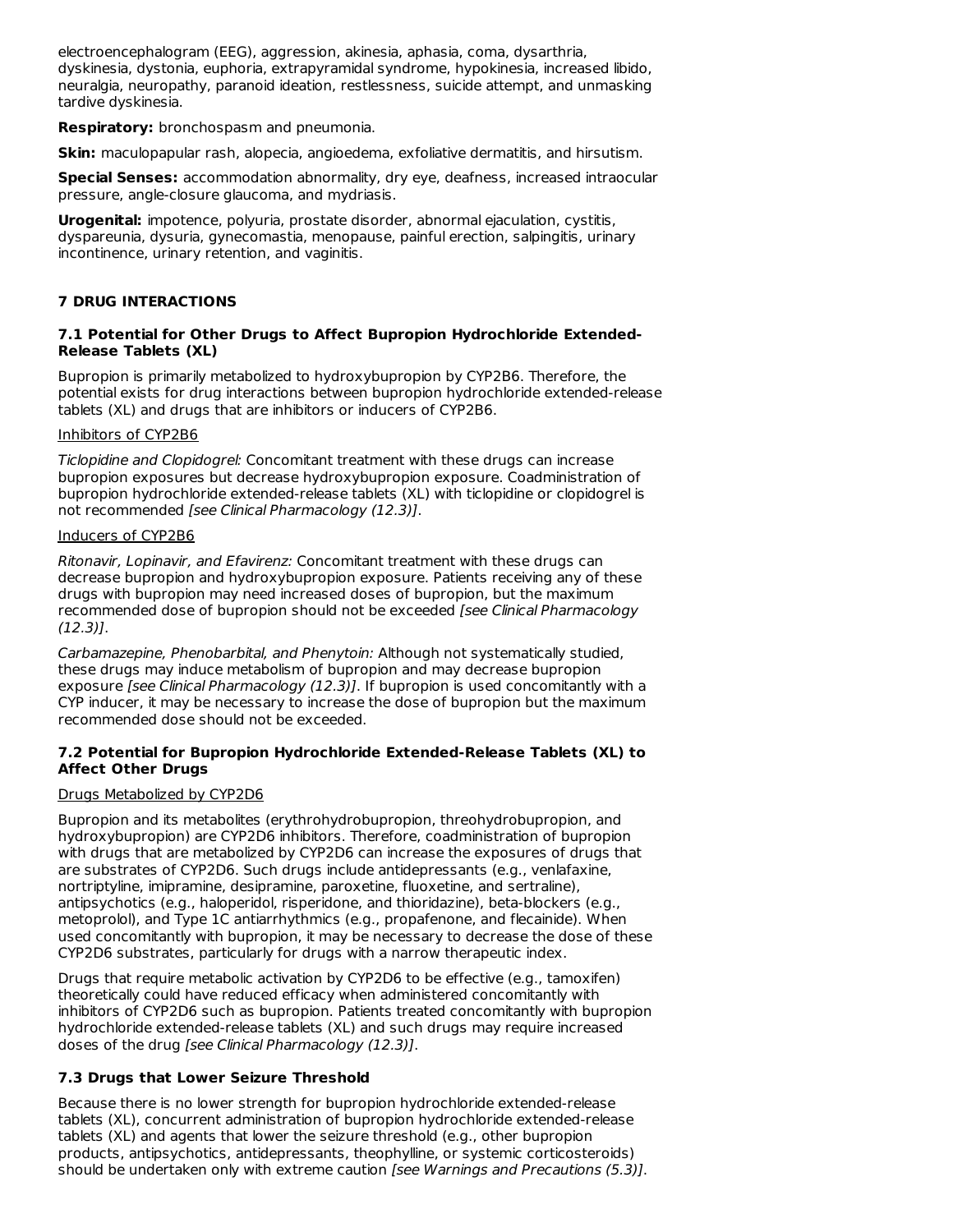## **7.4 Dopaminergic Drugs (Levodopa and Amantadine)**

Bupropion, levodopa, and amantadine have dopamine agonist effects. CNS toxicity has been reported when bupropion was coadministered with levodopa or amantadine. Adverse reactions have included restlessness, agitation, tremor, ataxia, gait disturbance, vertigo, and dizziness. It is presumed that the toxicity results from cumulative dopamine agonist effects. Because there is no lower strength for bupropion hydrochloride extended-release tablets (XL), administration of bupropion hydrochloride extendedrelease tablets (XL) to patients receiving either levodopa or amantadine concurrently should be undertaken with caution.

## **7.5 Use with Alcohol**

In postmarketing experience, there have been rare reports of adverse neuropsychiatric events or reduced alcohol tolerance in patients who were drinking alcohol during treatment with bupropion. Alcohol increased the release rate of bupropion hydrochloride extended-release tablets (XL) in vitro. The consumption of alcohol during treatment with bupropion hydrochloride extended-release tablets (XL) should be avoided.

## **7.6 Monoamine Oxidase Inhibitors (MAOIs)**

Bupropion inhibits the reuptake of dopamine and norepinephrine. Concomitant use of MAOIs and bupropion is contraindicated because there is an increased risk of hypertensive reactions if bupropion is used concomitantly with MAOIs. Studies in animals demonstrate that the acute toxicity of bupropion is enhanced by the MAOI phenelzine. At least 14 days should elapse between discontinuation of an MAOI intended to treat depression and initiation of treatment with bupropion hydrochloride extended-release tablets (XL). Conversely, at least 14 days should be allowed after stopping bupropion hydrochloride extended-release tablets (XL) before starting an MAOI antidepressant [see Dosage and Administration (2.7, 2.8) and Contraindications (4)].

## **7.7 Drug-Laboratory Test Interactions**

False-positive urine immunoassay screening tests for amphetamines have been reported in patients taking bupropion. This is due to lack of specificity of some screening tests. False-positive test results may result even following discontinuation of bupropion therapy. Confirmatory tests such as gas chromatography/mass spectrometry, will distinguish bupropion from amphetamines.

## **8 USE IN SPECIFIC POPULATIONS**

## **8.1 Pregnancy**

## Pregnancy Exposure Registry

There is a pregnancy exposure registry that monitors pregnancy outcomes in women exposed to antidepressants during pregnancy. Healthcare providers are encouraged to register patients by calling the National Pregnancy Registry for Antidepressants at 1- 844-405-6185 or visiting online at https://womensmentalhealth.org/clinical-and-researchprograms/pregnancyregistry/antidepressants/.

## Risk Summary

Data from epidemiological studies of pregnant women exposed to bupropion in the first trimester have not identified an increased risk of congenital malformations overall (see Data). There are risks to the mother associated with untreated depression (see Clinical Considerations). When bupropion was administered to pregnant rats during organogenesis, there was no evidence of fetal malformations at doses up to approximately 10 times the maximum recommended human dose (MRHD) of 450 mg/day. When given to pregnant rabbits during organogenesis, non-dose-related increases in incidence of fetal malformations and skeletal variations were observed at doses approximately equal to the MRHD and greater. Decreased fetal weights were seen at doses twice the MRHD and greater (see Data).

The estimated background risk for major birth defects and miscarriage are unknown for the indicated population. All pregnancies have a background rate of birth defect, loss, or other adverse outcomes. In the U.S. general population, the estimated background risk of major birth defects and miscarriage in clinically recognized pregnancies is 2% to 4% and 15% to 20%, respectively.

#### Clinical Considerations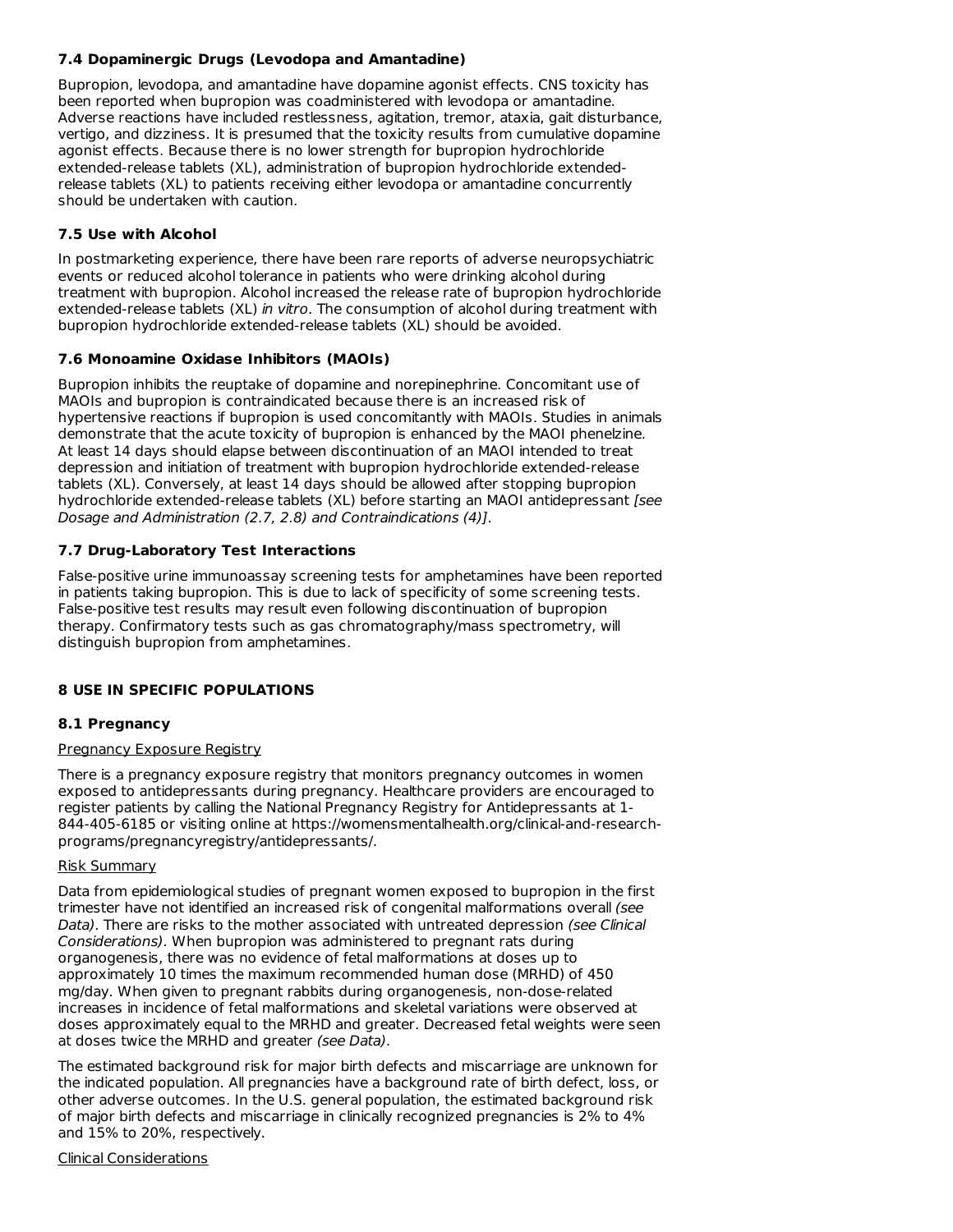#### Disease-associated maternal and/or embryo/fetal risk

A prospective, longitudinal study followed 201 pregnant women with a history of major depressive disorder who were euthymic and taking antidepressants during pregnancy at the beginning of pregnancy. The women who discontinued antidepressants during pregnancy were more likely to experience a relapse of major depression than women who continued antidepressants. Consider the risks to the mother of untreated depression and potential effects on the fetus when discontinuing or changing treatment with antidepressant medications during pregnancy and postpartum.

## Data

## Human Data

Data from the international bupropion Pregnancy Registry (675 first-trimester exposures) and a retrospective cohort study using the United Healthcare database (1,213 first-trimester exposures) did not show an increased risk for malformations overall. The Registry was not designed or powered to evaluate specific defects but suggested a possible increase in cardiac malformations.

No increased risk for cardiovascular malformations overall has been observed after bupropion exposure during the first trimester. The prospectively observed rate of cardiovascular malformations in pregnancies with exposure to bupropion in the first trimester from the international Pregnancy Registry was 1.3% (9 cardiovascular malformations/675 first-trimester maternal bupropion exposures), which is similar to the background rate of cardiovascular malformations (approximately 1%). Data from the United Healthcare database, which has a limited number of exposed cases with cardiovascular malformations, and a case-controlled study (6,853 infants with cardiovascular malformations and 5,753 with non-cardiovascular malformations) from the National Birth Defects Prevention Study (NBDPS) did not show an increased risk for cardiovascular malformations overall after bupropion exposure during the first trimester.

Study findings on bupropion exposure during the first trimester and risk for left ventricular outflow tract obstruction (LVOTO) are inconsistent and do not allow conclusions regarding possible association. The United Healthcare database lacked sufficient power to evaluate this association; the NBDPS found increased risk for LVOTO  $(N = 10;$  adjusted odds ratio  $(OR) = 2.6; 95\%$  CI: 1.2, 5.7) and the Slone Epidemiology case-control study did not find increased risk for LVOTO.

Study findings on bupropion exposure during the first trimester and risk for ventricular septal defect (VSD) are inconsistent and do not allow conclusions regarding a possible drug association. The Slone Epidemiology study found an increased risk for VSD following first trimester maternal bupropion exposure ( $N = 17$ ; adjusted OR = 2.5; 95% CI: 1.3, 5.0) but did not find an increased risk for any other cardiovascular malformations studied (including LVOTO as above). The NBDPS and United Healthcare database study did not find an association between first trimester maternal bupropion exposure and VSD. For the findings of LVOTO and VSD, the studies were limited by the small number of exposed cases, inconsistent findings among studies, and the potential for chance findings from multiple comparisons in case-control studies.

## Animal Data

In studies conducted in pregnant rats and rabbits, bupropion was administered orally during the period of organogenesis at doses of up to 450 and 150 mg/kg/day, respectively (approximately 10 and 6 times the MRHD, respectively, on a mg/m<sup>2</sup> basis). There was no evidence of fetal malformations in rats. When given to pregnant rabbits, during organogenesis, non-dose-related increases in incidence of fetal malformations and skeletal variations were observed at the lowest dose tested (25 mg/kg/day, approximately equal to the MRHD on a mg/m<sup>2</sup> basis) and greater. Decreased fetal weights were observed at doses of 50 mg/kg/day (approximately 2 times the MRHD on a mg/m<sup>2</sup> basis) and greater. No maternal toxicity was evident at doses of 50 mg/kg/day or less.

In a pre- and postnatal development study, bupropion administered orally to pregnant rats at doses of up to 150 mg/kg/day (approximately 3 times the MRHD on a mg/m<sup>2</sup> basis) from embryonic implantation through lactation had no effect on pup growth or development.

## **8.2 Lactation**

## Risk Summary

Data from published literature report the presence of bupropion and its metabolites in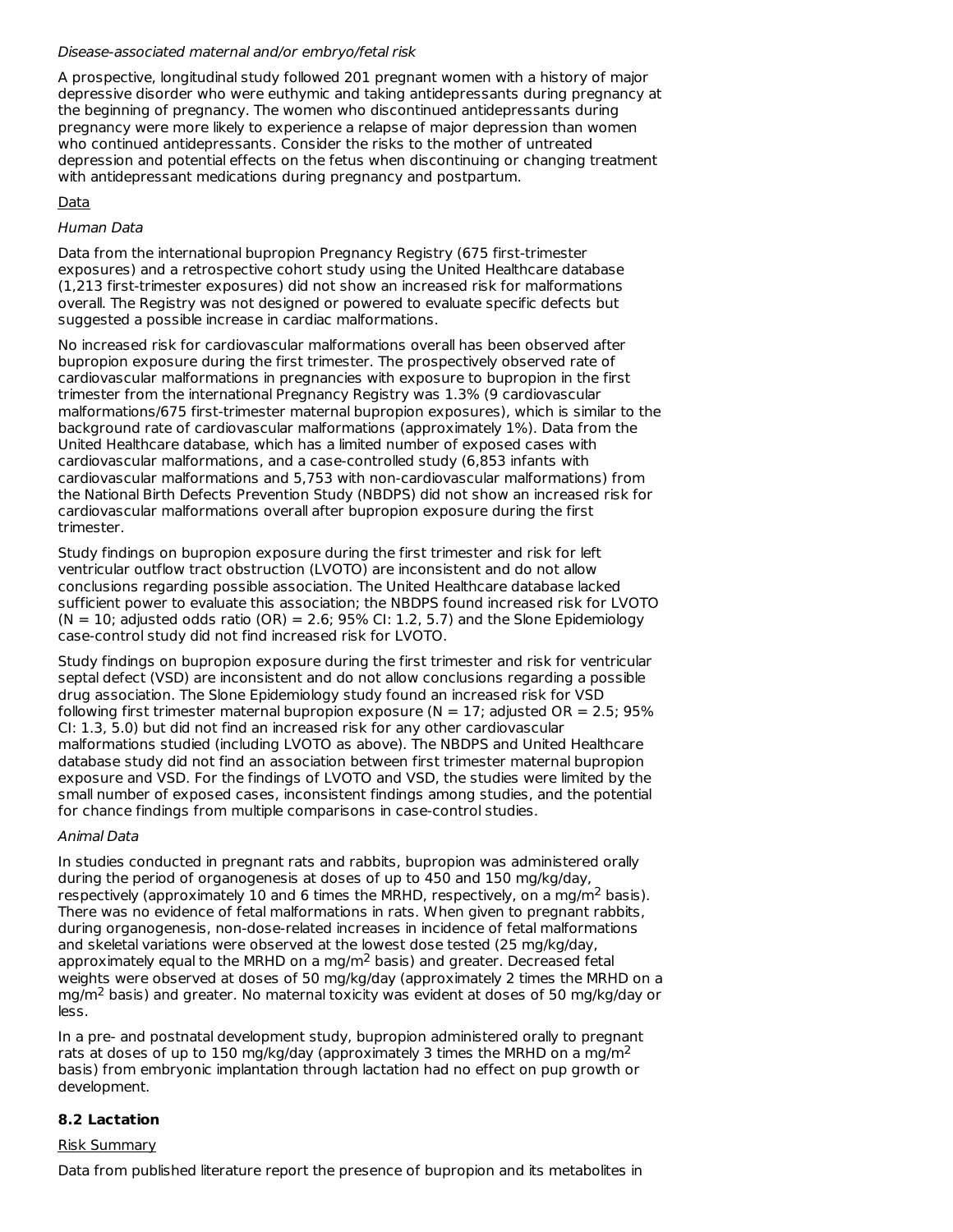human milk (see Data). There are no data on the effects of bupropion or its metabolites on milk production. Limited data from postmarketing reports have not identified a clear association of adverse reactions in the breastfed infant. The developmental and health benefits of breastfeeding should be considered along with the mother's clinical need for bupropion hydrochloride extended-release tablets (XL) and any potential adverse effects on the breastfed child from bupropion hydrochloride extended-release tablets (XL) or from the underlying maternal condition.

## Data

In a lactation study of ten women, levels of orally dosed bupropion and its active metabolites were measured in expressed milk. The average daily infant exposure (assuming 150 mL/kg daily consumption) to bupropion and its active metabolites was 2% of the maternal weight adjusted dose. Postmarketing reports have described seizures in breastfed infants. The relationship of bupropion exposure and these seizures is unclear.

# **8.4 Pediatric Use**

Safety and effectiveness in the pediatric population have not been established. When considering the use of bupropion hydrochloride extended-release tablets (XL) in a child or adolescent, balance the potential risks with the clinical need [see Boxed Warning, and Warnings and Precautions (5.1)].

# **8.5 Geriatric Use**

Of the approximately 6,000 patients who participated in clinical trials with bupropion hydrochloride sustained-release tablets (depression and smoking cessation studies), 275 were ≥ 65 years of age and 47 were ≥ 75 years of age. In addition, several hundred patients  $\geq 65$  years of age participated in clinical trials using the immediaterelease formulation of bupropion hydrochloride (depression studies). No overall differences in safety or effectiveness were observed between these subjects and younger subjects. Reported clinical experience has not identified differences in responses between the elderly and younger patients, but greater sensitivity of some older individuals cannot be ruled out.

Bupropion is extensively metabolized in the liver to active metabolites, which are further metabolized and excreted by the kidneys. The risk of adverse reactions may be greater in patients with impaired renal function. Because elderly patients are more likely to have decreased renal function, it may be necessary to consider this factor in dose selection; it may be useful to monitor renal function [see Dosage and Administration (2.6), Use in Specific Populations (8.6), and Clinical Pharmacology (12.3)].

# **8.6 Renal Impairment**

Because there is no lower strength for bupropion hydrochloride extended-release tablets (XL), bupropion hydrochloride extended-release tablets (XL) are not recommended in patients with renal impairment [see Clinical Pharmacology (12.3)].

## **8.7 Hepatic Impairment**

Because there is no lower strength for bupropion hydrochloride extended-release tablets (XL), bupropion hydrochloride extended-release tablets (XL) are not recommended in patients with hepatic impairment [see Clinical Pharmacology (12.3)].

## **9 DRUG ABUSE AND DEPENDENCE**

## **9.1 Controlled Substance**

Bupropion is not a controlled substance.

## **9.2 Abuse**

## Humans

Controlled clinical studies of bupropion hydrochloride (immediate-release formulation) conducted in normal volunteers, in subjects with a history of multiple drug abuse, and in depressed patients demonstrated an increase in motor activity and agitation/excitement.

In a population of individuals experienced with drugs of abuse, a single dose of 400 mg of bupropion hydrochloride produced mild amphetamine-like activity as compared to placebo on the Morphine-Benzedrine Subscale of the Addiction Research Center Inventories (ARCI), and a score intermediate between placebo and amphetamine on the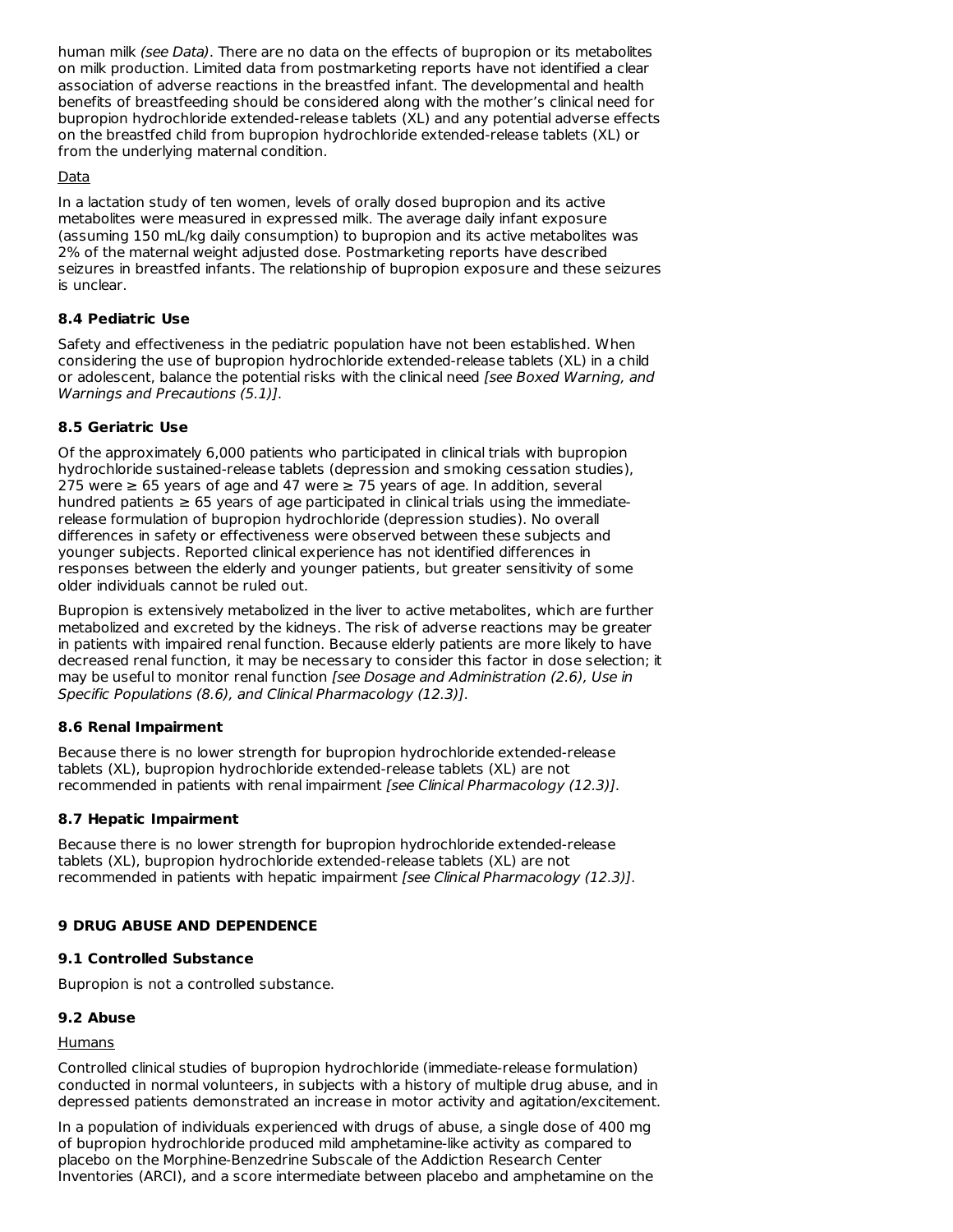Liking Scale of the ARCI. These scales measure general feelings of euphoria and drug desirability.

Findings in clinical trials, however, are not known to reliably predict the abuse potential of drugs. Nonetheless, evidence from single-dose studies does suggest that the recommended daily dosage of bupropion when administered in divided doses is not likely to be significantly reinforcing to amphetamine or CNS-stimulant abusers. However, higher doses (that could not be tested because of the risk of seizure) might be modestly attractive to those who abuse CNS-stimulant drugs.

Bupropion hydrochloride extended-release tablets are intended for oral use only. The inhalation of crushed tablets or injection of dissolved bupropion has been reported. Seizures and/or cases of death have been reported when bupropion has been administered intranasally or by parenteral injection.

#### Animals

Studies in rodents and primates demonstrated that bupropion exhibits some pharmacologic actions common to psychostimulants. In rodents, it has been shown to increase locomotor activity, elicit a mild stereotyped behavioral response, and increase rates of responding in several schedule-controlled behavior paradigms. In primate models assessing the positive reinforcing effects of psychoactive drugs, bupropion was self-administered intravenously. In rats, bupropion produced amphetamine-like and cocaine-like discriminative stimulus effects in drug discrimination paradigms used to characterize the subjective effects of psychoactive drugs.

## **10 OVERDOSAGE**

## **10.1 Human Overdose Experience**

Overdoses of up to 30 grams or more of bupropion have been reported. Seizure was reported in approximately one third of all cases. Other serious reactions reported with overdoses of bupropion alone included hallucinations, loss of consciousness, sinus tachycardia, and ECG changes such as conduction disturbances or arrhythmias. Fever, muscle rigidity, rhabdomyolysis, hypotension, stupor, coma, and respiratory failure have been reported mainly when bupropion was part of multiple drug overdoses.

Although most patients recovered without sequelae, deaths associated with overdoses of bupropion alone have been reported in patients ingesting large doses of the drug. Multiple uncontrolled seizures, bradycardia, cardiac failure, and cardiac arrest prior to death were reported in these patients.

## **10.2 Overdosage Management**

Consult a Certified Poison Control Center for up-to-date guidance and advice. Telephone numbers for certified poison control centers are listed in the Physicians' Desk Reference (PDR). Call 1-800-222-1222 or refer to www.poison.org.

There are no known antidotes for bupropion. In case of an overdose, provide supportive care, including close medical supervision and monitoring. Consider the possibility of multiple drug overdose.

## **11 DESCRIPTION**

Bupropion hydrochloride extended-release tablets (XL), an antidepressant of the aminoketone class, is chemically unrelated to tricyclic, tetracyclic, selective serotonin reuptake inhibitor, or other known antidepressant agents. Its structure closely resembles that of diethylpropion; it is related to phenylethylamines. It is designated as (±)-2-(tert-Butylamino)-3'-chloropropiophenone hydrochloride. The molecular weight is 276.2. The empirical formula is  $\mathsf{C}_{13}\mathsf{H}_{18}\mathsf{C}\mathsf{I}\mathsf{NO}\cdot\mathsf{H}\mathsf{Cl}.$  Bupropion hydrochloride powder is white or almost white, crystalline, and soluble in water. It has a bitter taste and produces the sensation of local anesthesia on the oral mucosa. The structural formula is: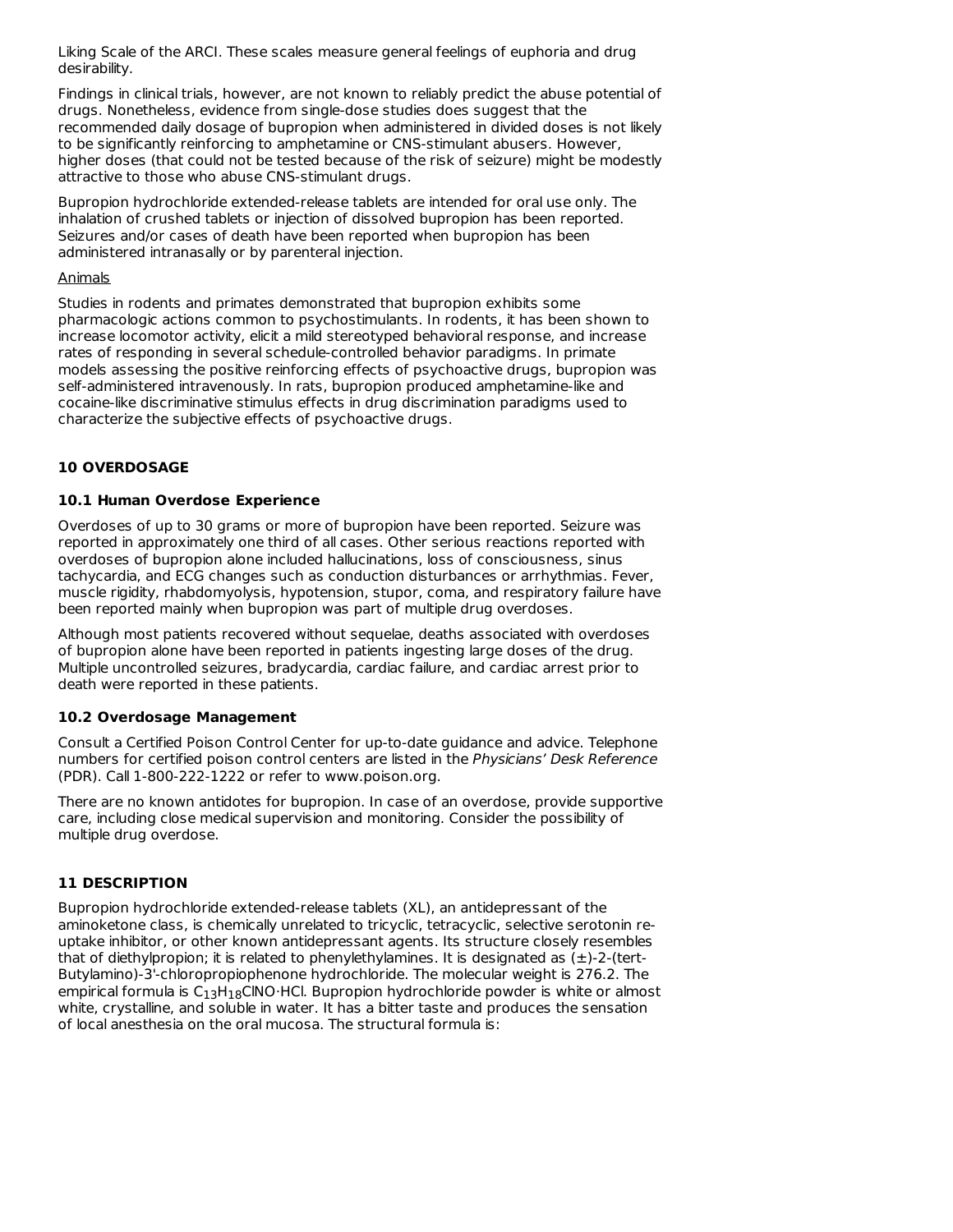$NHC(CH_3)_3$  $COCHCH<sub>3</sub>$  $·$  HCI

Bupropion hydrochloride extended-release tablets (XL) are supplied for oral administration of 450 mg of bupropion hydrochloride, USP as white to off-white extended-release tablets. Each film-coated tablet contains the labeled amount of bupropion hydrochloride, USP and the inactive ingredients: carboxymethyl cellulose sodium, colloidal silicon dioxide, hydrochloric acid, hydroxypropyl cellulose, hypromellose, magnesium stearate, methacrylic acid copolymer, polyethylene glycol 8000, polyethylene oxide, polyvinyl pyrrolidone and polyvinyl acetate blend, stearic acid, talc, titanium dioxide and triacetin. "BUP450" is printed on one side of the tablet with edible black ink.

## **12 CLINICAL PHARMACOLOGY**

#### **12.1 Mechanism of Action**

The mechanism of action of bupropion is unknown, as is the case with other antidepressants. However, it is presumed that this action is mediated by noradrenergic and/or dopaminergic mechanisms. Bupropion is a relatively weak inhibitor of the neuronal uptake of norepinephrine and dopamine, and does not inhibit monoamine oxidase or the reuptake of serotonin.

#### **12.3 Pharmacokinetics**

Bupropion is a racemic mixture. The pharmacologic activity and pharmacokinetics of the individual enantiomers have not been studied.

Following single dosing under fasted conditions of bupropion hydrochloride extendedrelease tablets (XL), the maximum peak plasma concentration (C<sub>max</sub>), and the area under the plasma concentration versus time curve of bupropion from zero to infinity (AUC<sub>inf</sub>), were 207.46 ( $\pm$  59.40) ng/mL, and 2147.53 ( $\pm$  664.12) ng•hr/mL, respectively. The elimination half-life  $(\pm$  SD) of bupropion after a single dose was 14.44  $(\pm 5.00)$  hours.

In a single-dose study under fasting conditions, one bupropion hydrochloride extendedrelease tablet (XL) given once daily and three WELLBUTRIN XL 150 mg tablets once daily were evaluated. Equivalence was demonstrated for peak concentration and area under the curve for bupropion and the 3 metabolites (hydroxybupropion, erythrohydrobupropion, and threohydrobupropion).

#### **Absorption**

Following single oral administration of bupropion hydrochloride extended-release tablets (XL) to healthy volunteers, the median time to peak plasma concentrations for bupropion was approximately 5 hours under fasted conditions, and 12 hours under fed conditions. The presence of food did not affect the maximum peak plasma concentration for bupropion, however, mean systemic exposure to bupropion was increased by 25% when bupropion hydrochloride extended-release tablets (XL) were taken with food. The food effect is not considered clinically significant and bupropion hydrochloride extended-release tablets (XL) can be taken with or without food.

#### Distribution

In vitro tests show that bupropion is 84% bound to human plasma proteins at concentrations up to 200 mcg/mL. The extent of protein binding of the hydroxybupropion metabolite is similar to that for bupropion, whereas the extent of protein binding of the threohydrobupropion metabolite is about half that of bupropion.

#### **Metabolism**

Bupropion is extensively metabolized in humans. Three metabolites are active: hydroxybupropion, which is formed via hydroxylation of the tert-butyl group of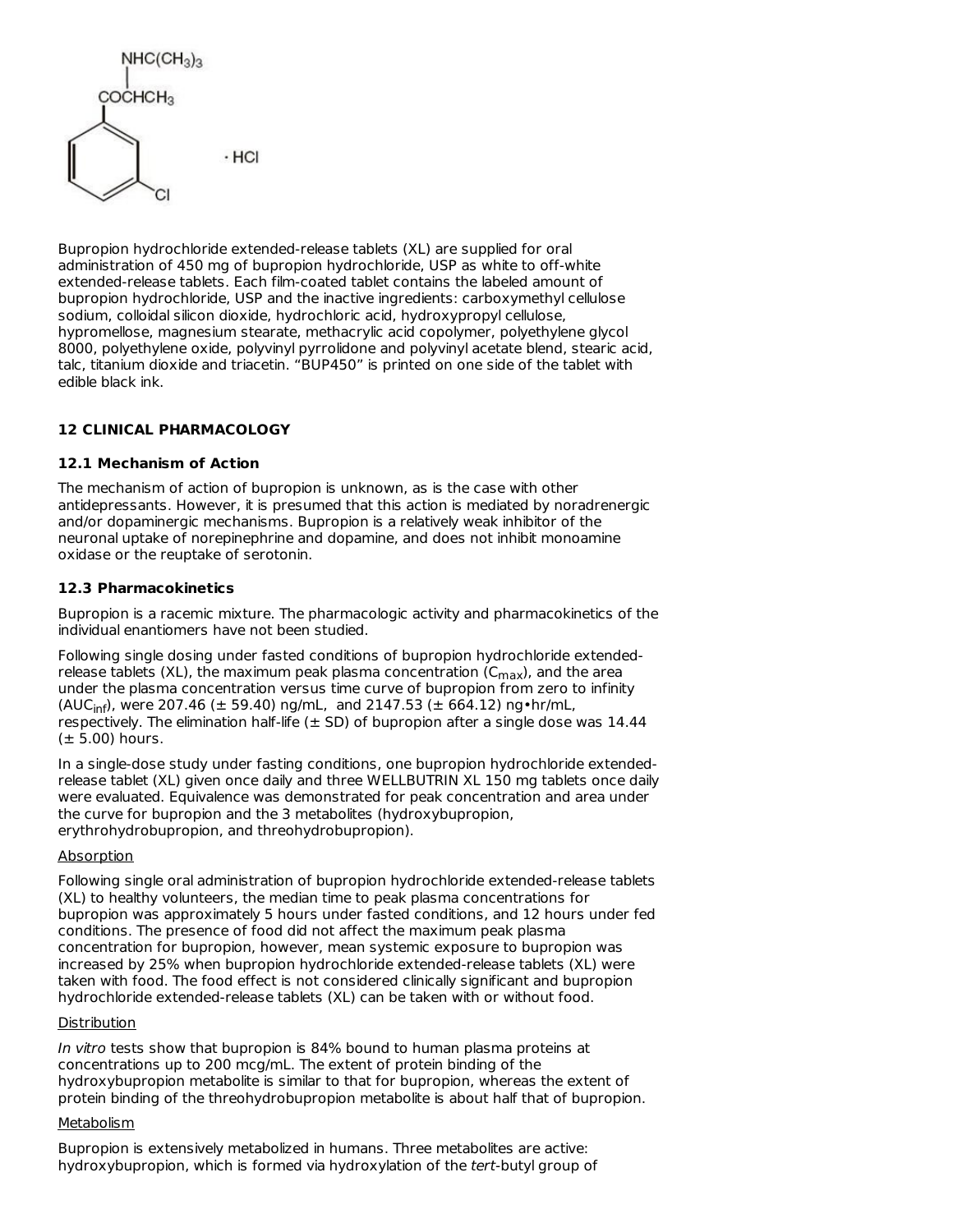bupropion, and the amino-alcohol isomers threohydrobupropion and erythrohydrobupropion, which are formed via reduction of the carbonyl group. In vitro findings suggest that CYP2B6 is the principal isoenzyme involved in the formation of hydroxybupropion, while cytochrome P450 isoenzymes are not involved in the formation of threohydrobupropion. Oxidation of the bupropion side chain results in the formation of a glycine conjugate of meta-chlorobenzoic acid, which is then excreted as the major urinary metabolite. The potency and toxicity of the metabolites relative to bupropion have not been fully characterized. However, it has been demonstrated in an antidepressant screening test in mice that hydroxybupropion is one half as potent as bupropion, while threohydrobupropion and erythrohydrobupropion are 5-fold less potent than bupropion. This may be of clinical importance because the plasma concentrations of the metabolites are as high or higher than those of bupropion.

In humans, peak plasma concentrations of hydroxybupropion occur approximately 10 hours after administration of a single dose of bupropion hydrochloride extended-release tablets (XL) under fasted conditions and 16 hours under fed conditions. Following administration of WELLBUTRIN XL, peak plasma concentrations of hydroxybupropion are approximately 7 times the peak level of the parent drug at steady state. The elimination half-life of hydroxybupropion is approximately 20  $(\pm 5)$  hours, and its AUC at steady state is about 13 times that of bupropion. The times to peak concentrations for the erythrohydrobupropion and threohydrobupropion metabolites are similar to that of the hydroxybupropion metabolite. However, the elimination half-lives of erythrohydrobupropion and threohydrobupropion are longer, approximately 33 ( $\pm$  10) and 37 ( $\pm$  13) hours, respectively, and steady-state AUCs are 1.4 and 7 times that of bupropion, respectively.

Bupropion and its metabolites exhibit linear kinetics following chronic administration of 300 to 450 mg/day of bupropion hydrochloride.

#### **Elimination**

Following oral administration of 200 mg of  $14$ C-bupropion in humans, 87% and 10% of the radioactive dose were recovered in the urine and feces, respectively. Only 0.5% of the oral dose was excreted as unchanged bupropion.

#### Population Subgroups

Factors or conditions altering metabolic capacity (e.g., liver disease, congestive heart failure [CHF], age, concomitant medications, etc.) or elimination may be expected to influence the degree and extent of accumulation of the active metabolites of bupropion. The elimination of the major metabolites of bupropion may be affected by reduced renal or hepatic function because they are moderately polar compounds and are likely to undergo further metabolism or conjugation in the liver prior to urinary excretion.

#### Renal Impairment

There is limited information on the pharmacokinetics of bupropion in patients with renal impairment. An intertrial comparison between normal subjects and patients with endstage renal failure demonstrated that the parent drug C<sub>max</sub> and AUC values were comparable in the 2 groups, whereas the hydroxybupropion and threohydrobupropion metabolites had a 2.3- and 2.8-fold increase, respectively, in AUC for subjects with endstage renal failure. A second study, comparing normal subjects and subjects with moderate to severe renal impairment (GFR 30.9  $\pm$  10.8 mL/min) showed that after a single 150 mg dose of sustained-release bupropion, exposure to bupropion was approximately 2-fold higher in subjects with impaired renal function while levels of the hydroxybupropion and threo/erythrohydrobupropion (combined) metabolites were similar in the 2 groups. Bupropion is extensively metabolized in the liver to active metabolites, which are further metabolized and subsequently excreted by the kidneys. The elimination of the major metabolites of bupropion may be reduced by impaired renal function [see Dosage and Administration (2.6) and Use in Specific Populations (8.6)].

#### Hepatic Impairment

The effect of hepatic impairment on the pharmacokinetics of bupropion was characterized in 2 single-dose studies, one in subjects with alcoholic liver disease and one in subjects with mild to severe cirrhosis. The first trial demonstrated that the half-life of hydroxybupropion was significantly longer in 8 subjects with alcoholic liver disease than in 8 healthy volunteers (32  $\pm$  14 hours versus 21  $\pm$  5 hours, respectively). Although not statistically significant, the AUCs for bupropion and hydroxybupropion were more variable and tended to be greater (by 53% to 57%) in patients with alcoholic liver disease. The differences in half-life for bupropion and the other metabolites in the 2 groups were minimal.

The second trial demonstrated no statistically significant differences in the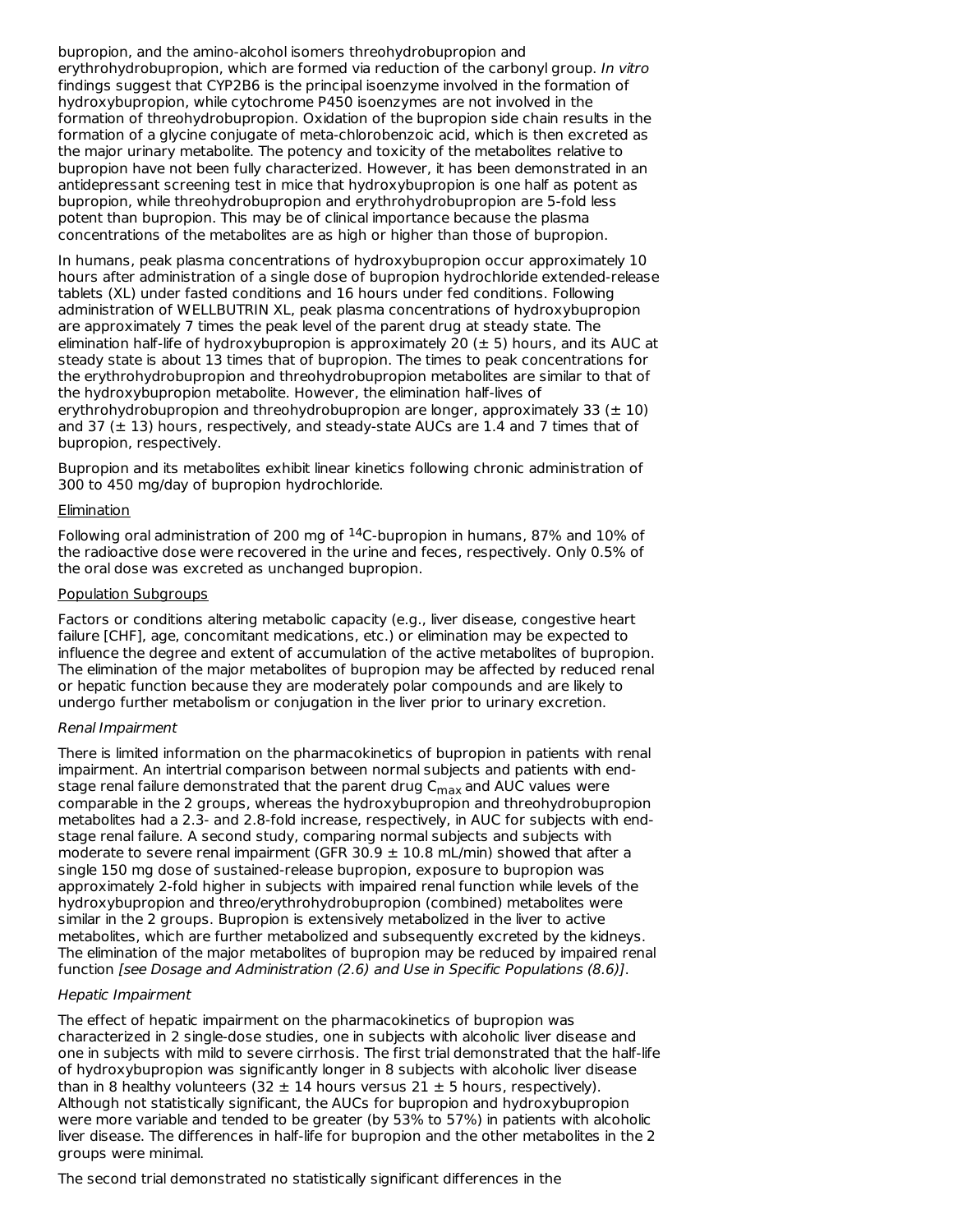pharmacokinetics of bupropion and its active metabolites in 9 subjects with mild to moderate hepatic cirrhosis compared to 8 healthy volunteers. However, more variability was observed in some of the pharmacokinetic parameters for bupropion (AUC, C<sub>max</sub>, and T<sub>max</sub>) and its active metabolites (t $_{\rm 1/2}$ ) in subjects with mild to moderate hepatic cirrhosis. In addition, in patients with severe hepatic cirrhosis, the bupropion  $\mathsf{C}_{\mathsf{max}}$  and AUC were substantially increased (mean difference: by approximately 70% and 3-fold, respectively) and more variable when compared to values in healthy volunteers; the mean bupropion half-life was also longer (29 hours in subjects with severe hepatic cirrhosis vs 19 hours in healthy subjects). For the metabolite hydroxybupropion, the mean C $_{\sf max}$  was approximately 69% lower. For the combined amino-alcohol isomers threohydrobupropion and erythrohydrobupropion, the mean C<sub>max</sub> was approximately 31% lower. The mean AUC increased by about 1.5-fold for hydroxybupropion and about 2.5-fold for threo/erythrohydrobupropion. The median  $\mathsf{T}_{\mathsf{max}}$  was observed 19 hours later for hydroxybupropion and 31 hours later for threo/erythrohydrobupropion. The mean half-lives for hydroxybupropion and threo/erythrohydrobupropion were increased 5- and 2-fold, respectively, in patients with severe hepatic cirrhosis compared to healthy volunteers [see Dosage and Administration (2.5) and Use in Specific Populations (8.7)].

#### Left Ventricular Dysfunction

During a chronic dosing study with bupropion in 14 depressed patients with left ventricular dysfunction (history of CHF or an enlarged heart on x-ray), there was no apparent effect on the pharmacokinetics of bupropion or its metabolites, compared to healthy volunteers.

#### Age

The effects of age on the pharmacokinetics of bupropion and its metabolites have not been fully characterized, but an exploration of steady-state bupropion concentrations from several depression efficacy studies involving patients dosed in a range of 300 to 750 mg/day, on a 3 times daily schedule, revealed no relationship between age (18 to 83 years) and plasma concentration of bupropion. A single-dose pharmacokinetic study demonstrated that the disposition of bupropion and its metabolites in elderly subjects was similar to that in younger subjects. These data suggest that there is no prominent effect of age on bupropion concentration; however, another single- and multiple-dose pharmacokinetic study suggested that the elderly are at increased risk for accumulation of bupropion and its metabolites [see Use in Specific Populations (8.5)].

#### Gender

A single-dose study involving 12 healthy male and 12 healthy female volunteers revealed no sex-related differences in the pharmacokinetic parameters of bupropion. In addition, pooled analysis of bupropion pharmacokinetic data from 90 healthy male and 90 healthy female volunteers revealed no sex-related differences in the peak plasma concentrations of bupropion. The mean systemic exposure (AUC) was approximately 13% higher in male volunteers compared to female volunteers.

#### **Smokers**

The effects of cigarette smoking on the pharmacokinetics of bupropion hydrochloride were studied in 34 healthy male and female volunteers; 17 were chronic cigarette smokers and 17 were nonsmokers. Following oral administration of a single 150 mg dose of bupropion, there was no statistically significant difference in C<sub>max</sub>, half-life, T<sub>max</sub>, AUC, or clearance of bupropion or its active metabolites between smokers and nonsmokers.

## **Drug Interactions**

## **Potential for Other Drugs to Affect Bupropion Hydrochloride Extended-Release Tablets (XL)**

In vitro studies indicate that bupropion is primarily metabolized to hydroxybupropion by CYP2B6. Therefore, the potential exists for drug interactions between bupropion hydrochloride extended-release tablets (XL) and drugs that are inhibitors or inducers of CYP2B6. In addition, in vitro studies suggest that paroxetine, sertraline, norfluoxetine, fluvoxamine, and nelfinavir, inhibit the hydroxylation of bupropion.

## Inhibitors of CYP2B6

Ticlopidine, Clopidogrel: In a study in healthy male volunteers, clopidogrel 75 mg once daily or ticlopidine 250 mg twice daily increased exposures (C<sub>max</sub> and AUC) of bupropion by 40% and 60% for clopidogrel and by 38% and 85% for ticlopidine, respectively. The exposures of hydroxybupropion were decreased.

*Prasugrel:* In healthy subjects, prasugrel increased bupropion C<sub>max</sub> and AUC values by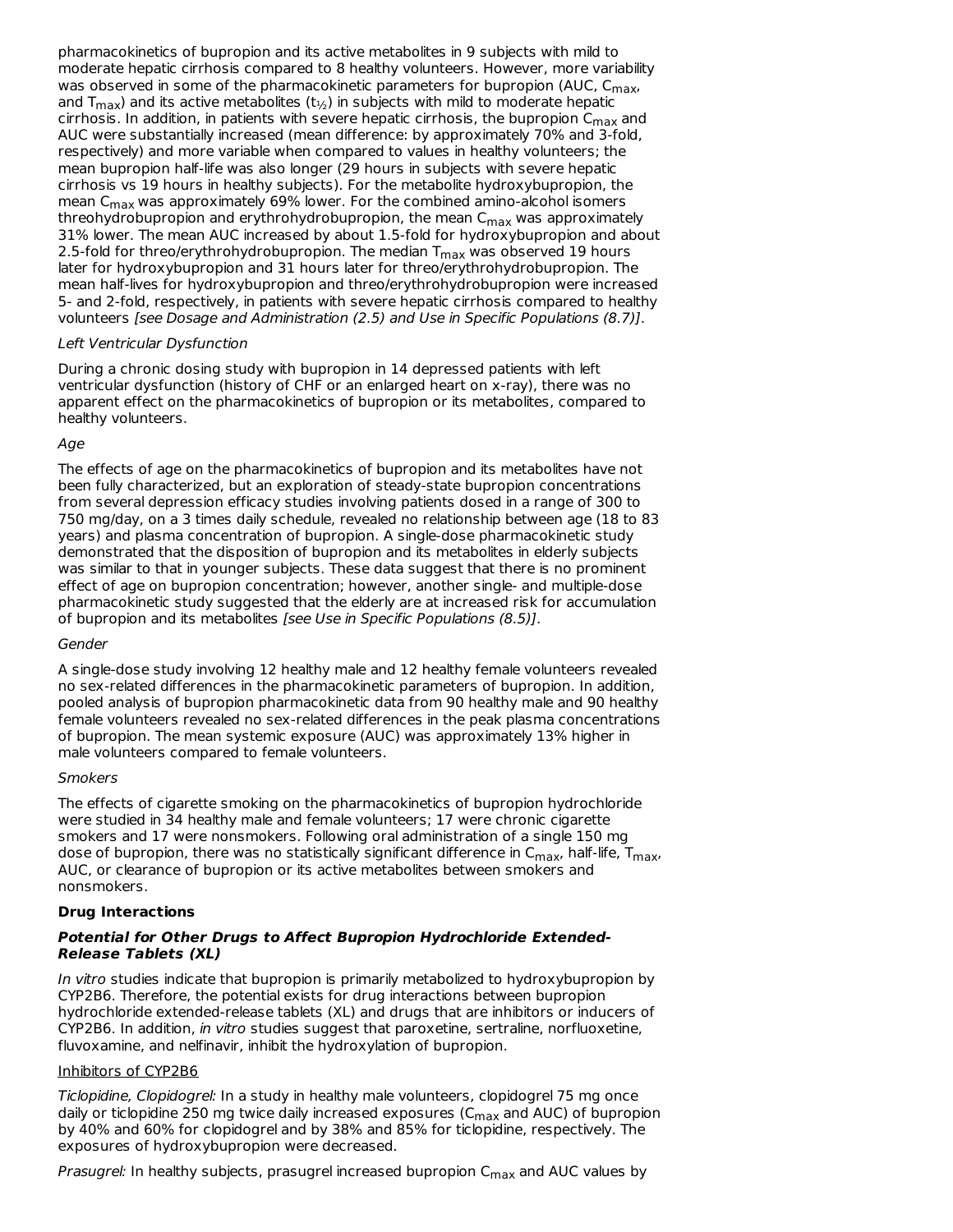14% and 18%, respectively, and decreased C $_{\sf max}$  and AUC values of hydroxybupropion by 32% and 24%, respectively.

Cimetidine: Following oral administration of bupropion 300 mg with and without cimetidine 800 mg in 24 healthy young male volunteers, the pharmacokinetics of bupropion and hydroxybupropion were unaffected. However, there were 16% and 32% increases in the AUC and C<sub>max</sub>, respectively, of the combined moieties of threohydrobupropion and erythrohydrobupropion.

Citalopram: Citalopram did not affect the pharmacokinetics of bupropion and its 3 metabolites.

#### Inducers of CYP2B6

Ritonavir and Lopinavir: In a healthy volunteer study, ritonavir 100 mg twice daily reduced the AUC and C<sub>max</sub> of bupropion by 22% and 21%, respectively. The exposure of the hydroxybupropion metabolite was decreased by 23%, threohydrobupropion decreased by 38%, and erythrohydrobupropion decreased by 48%. In a second healthy volunteer study, ritonavir 600 mg twice daily decreased the AUC and the  $\mathsf{C}_{\mathsf{max}}$  of bupropion by 66% and 62%, respectively. The exposure of the hydroxybupropion metabolite was decreased by 78%, threohydrobupropion decreased by 50%, and erythrohydrobupropion decreased by 68%.

In another healthy volunteer study, lopinavir 400 mg/ritonavir 100 mg twice daily decreased bupropion AUC and C<sub>max</sub> by 57%. The AUC and C<sub>max</sub> of the hydroxybupropion metabolite were decreased by 50% and 31%, respectively.

Efavirenz: In a study of healthy volunteers, efavirenz 600 mg once daily for 2 weeks reduced the AUC and C<sub>max</sub> of bupropion by approximately 55% and 34%, respectively. The AUC of hydroxybupropion was unchanged, whereas C<sub>max</sub> of hydroxybupropion was increased by 50%.

Carbamazepine, Phenobarbital, Phenytoin: Although not systematically studied, these drugs may induce the metabolism of bupropion.

#### **Potential for Bupropion Hydrochloride Extended-Release Tablets (XL) to Affect Other Drugs**

Animal data indicated that bupropion may be an inducer of drug-metabolizing enzymes in humans. In a study of 8 healthy male volunteers, following a 14-day administration of bupropion 100 mg 3 times daily, there was no evidence of induction of its own metabolism. Nevertheless, there may be the potential for clinically important alterations of blood levels of coadministered drugs.

#### Drugs Metabolized by CYP2D6

In vitro, bupropion and hydroxybupropion are CYP2D6 inhibitors. In a clinical study of 15 male subjects (19 to 35 years of age) who were extensive metabolizers of CYP2D6, bupropion given as 150 mg twice daily followed by a single dose of 50 mg desipramine increased the C<sub>max</sub>, AUC, and t<sub>½</sub> of desipramine by an average of approximately 2-, 5-, and 2-fold, respectively. The effect was present for at least 7 days after the last dose of bupropion. Concomitant use of bupropion with other drugs metabolized by CYP2D6 has not been formally studied.

Citalopram: Although citalopram is not primarily metabolized by CYP2D6, in one study bupropion increased the C $_{\sf max}$  and AUC of citalopram by 30% and 40%, respectively.

Lamotrigine: Multiple oral doses of bupropion had no statistically significant effects on the single-dose pharmacokinetics of lamotrigine in 12 healthy volunteers.

## **13 NONCLINICAL TOXICOLOGY**

## **13.1 Carcinogenesis, Mutagenesis, Impairment of Fertility**

Lifetime carcinogenicity studies were performed in rats and mice at doses up to 300 and 150 mg/kg/day bupropion hydrochloride, respectively. These doses are approximately 7 and 2 times the MRHD, respectively, on a mg/m<sup>2</sup> basis. In the rat study there was an increase in nodular proliferative lesions of the liver at doses of 100 to 300 mg/kg/day of bupropion hydrochloride (approximately 2 to 7 times the MRHD on a mg/m<sup>2</sup> basis); lower doses were not tested. The question of whether or not such lesions may be precursors of neoplasms of the liver is currently unresolved. Similar liver lesions were not seen in the mouse study, and no increase in malignant tumors of the liver and other organs was seen in either study.

Bupropion produced a positive response (2 to 3 times control mutation rate) in 2 of 5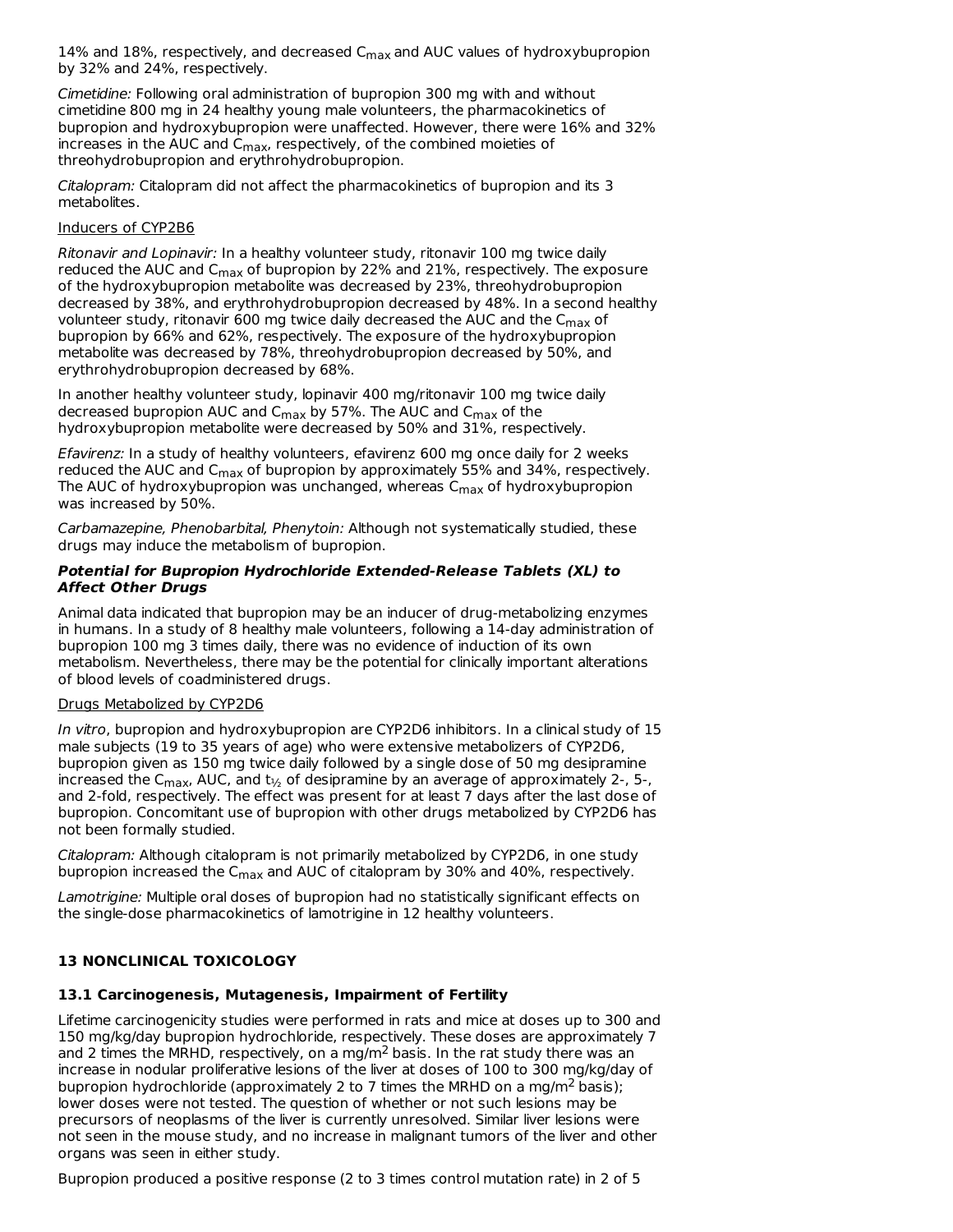strains in one Ames bacterial mutagenicity assay, but was negative in another. Bupropion produced an increase in chromosomal aberrations in 1 of 3 in vivo rat bone marrow cytogenetic studies.

A fertility study in rats at doses up to 300 mg/kg/day revealed no evidence of impaired fertility.

## **14 CLINICAL STUDIES**

The efficacy of bupropion in the treatment of MDD was established with the immediaterelease formulation of bupropion hydrochloride in two 4-week, placebo-controlled trials in adult inpatients with MDD and in one 6-week, placebo-controlled trial in adult outpatients with MDD. In the first study, the bupropion dose range was 300 to 600 mg/day administered in 3 divided doses; 78% of patients were treated with doses of 300 to 450 mg/day. The trial demonstrated the efficacy of bupropion as measured by the Hamilton Depression Rating Scale (HDRS) total score, the HDRS depressed mood item (item 1), and the Clinical Global Impressions-Severity Scale (CGI-S). The second study included 2 fixed doses of bupropion (300 and 450 mg/day) and placebo. This trial demonstrated the efficacy of bupropion for only the 450 mg dose. The efficacy results were significant for the HDRS total score and the CGI-S score, but not for HDRS item 1. In the third study, outpatients were treated with bupropion at 300 mg/day. This study demonstrated the efficacy of bupropion as measured by the HDRS total score, the HDRS item 1, the Montgomery-Asberg Depression Rating Scale (MADRS), the CGI-S score, and the CGI-Improvement Scale (CGI-I) score.

A longer-term, placebo-controlled, randomized withdrawal trial demonstrated the efficacy of bupropion hydrochloride sustained-release in the maintenance treatment of MDD. The trial included adult outpatients meeting DSM-IV criteria for MDD, recurrent type, who had responded during an 8-week open-label trial of bupropion 300 mg/day. Responders were randomized to continuation of bupropion at 300 mg/day or placebo, for up to 44 weeks of observation for relapse. Response during the open-label phase was defined as a CGI-I score of 1 (very much improved) or 2 (much improved) for each of the final 3 weeks. Relapse during the double-blind phase was defined as the investigator's judgment that drug treatment was needed for worsening depressive symptoms. Patients in the bupropion group experienced significantly lower relapse rates over the subsequent 44 weeks compared to those in the placebo group.

Although there are no independent trials demonstrating the efficacy of bupropion extended-release in the acute treatment of MDD, studies have demonstrated similar bioavailability between the immediate-, sustained-, and extended-release formulations of bupropion hydrochloride under steady-state conditions (i.e., the exposures [C $_{\sf max}$  and AUC] for bupropion and its metabolites are similar among the 3 formulations). Further, it has been demonstrated that bupropion hydrochloride extended-release tablets (XL) is bioequivalent to WELLBUTRIN XL.

## **16 HOW SUPPLIED/STORAGE AND HANDLING**

Bupropion hydrochloride extended-release tablets (XL), 450 mg of bupropion hydrochloride, USP, are white to off-white, oblong-shaped tablets printed with the "BUP450" on one side supplied in bottles of 30 tablets (NDC 47781-637-30).

Store at 20°C to 25°C (68°F to 77°F) [See USP Controlled Room Temperature].

## **17 PATIENT COUNSELING INFORMATION**

Advise the patient to read the FDA-approved patient labeling (Medication Guide).

Inform patients, their families, and their caregivers about the benefits and risks associated with treatment with bupropion hydrochloride extended-release tablets (XL) and counsel them in its appropriate use.

A patient Medication Guide about "Antidepressant Medicines, Depression and Other Serious Mental Illnesses, and Suicidal Thoughts or Actions", "Quitting Smoking, Quitsmoking Medications, Changes in Thinking and Behavior, Depression, and Suicidal Thoughts or Actions" and "What Other Important Information Should I Know about Bupropion Hydrochloride Extended-Release Tablets (XL)" is available for bupropion hydrochloride extended-release tablets (XL). Instruct patients, their families, and their caregivers to read the Medication Guide and assist them in understanding its contents. Patients should be given the opportunity to discuss the contents of the Medication Guide and to obtain answers to any questions they may have. The complete text of the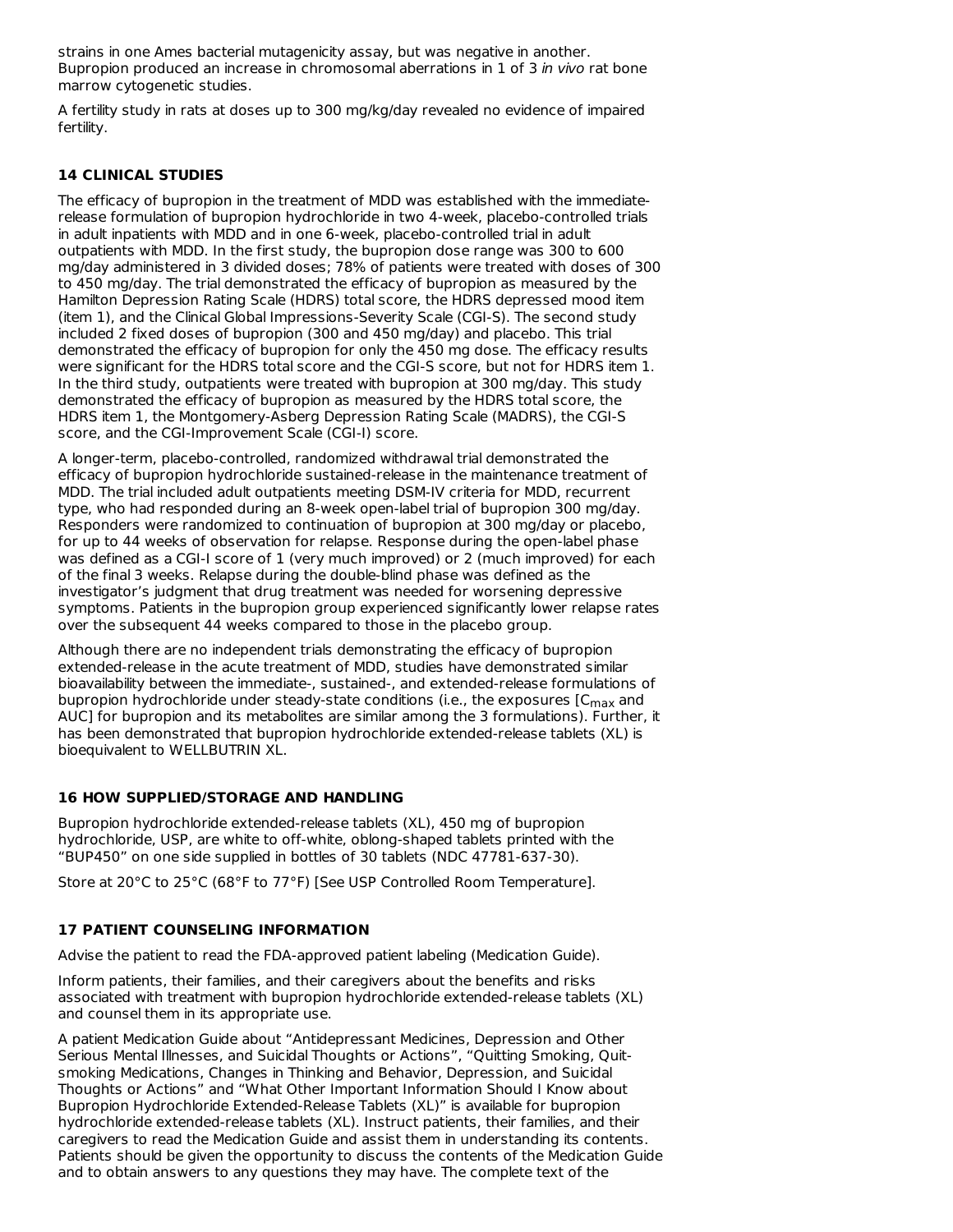Medication Guide is reprinted at the end of this document.

Advise patients regarding the following issues and to alert their prescriber if these occur while taking bupropion hydrochloride extended-release tablets (XL).

## **Suicidal Thoughts and Behaviors**

Instruct patients, their families, and/or their caregivers to be alert to the emergence of anxiety, agitation, panic attacks, insomnia, irritability, hostility, aggressiveness, impulsivity, akathisia (psychomotor restlessness), hypomania, mania, other unusual changes in behavior, worsening of depression, and suicidal ideation, especially early during antidepressant treatment and when the dose is adjusted up or down. Advise families and caregivers of patients to observe for the emergence of such symptoms on a day-to-day basis, since changes may be abrupt. Such symptoms should be reported to the patient's prescriber or health professional, especially if they are severe, abrupt in onset, or were not part of the patient's presenting symptoms. Symptoms such as these may be associated with an increased risk for suicidal thinking and behavior and indicate a need for very close monitoring and possibly changes in the medication.

#### **Neuropsychiatric Adverse Events and Suicide Risk in Smoking Cessation Treatment**

Although bupropion hydrochloride extended-release tablets (XL) is not indicated for smoking cessation treatment, it contains the same active ingredient as ZYBAN $^\circledR$  which is approved for this use. Inform patients that some patients have experienced changes in mood (including depression and mania), psychosis, hallucinations, paranoia, delusions, homicidal ideation, aggression, hostility, agitation, anxiety, and panic, as well as suicidal ideation and suicide when attempting to quit smoking while taking bupropion. Instruct patients to discontinue bupropion hydrochloride extended-release tablets (XL) and contact a healthcare professional if they experience such symptoms [see Warnings and Precautions (5.2) and Adverse Reactions (6.2)].

## **Severe Allergic Reactions**

Educate patients on the symptoms of hypersensitivity and to discontinue bupropion hydrochloride extended-release tablets (XL) if they have a severe allergic reaction.

## **Seizure**

Instruct patients to discontinue and not restart bupropion hydrochloride extendedrelease tablets (XL) if they experience a seizure while on treatment. Advise patients that the excessive use or the abrupt discontinuation of alcohol, benzodiazepines, antiepileptic drugs, or sedatives/hypnotics can increase the risk of seizure. Advise patients to avoid the use of alcohol.

## **Angle-closure Glaucoma**

Patients should be advised that taking bupropion hydrochloride extended-release tablets (XL) can cause mild pupillary dilation, which in susceptible individuals, can lead to an episode of angle-closure glaucoma. Pre-existing glaucoma is almost always open-angle glaucoma because angle-closure glaucoma, when diagnosed, can be treated definitively with iridectomy. Open-angle glaucoma is not a risk factor for angle-closure glaucoma. Patients may wish to be examined to determine whether they are susceptible to angle closure, and have a prophylactic procedure (e.g., iridectomy), if they are susceptible [see Warnings and Precautions (5.7)].

## **Bupropion-containing Products**

Educate patients that bupropion hydrochloride extended-release tablets (XL) contains the same active ingredient (bupropion) found in ZYBAN, which is used as an aid to smoking cessation treatment, and that bupropion hydrochloride extended-release tablets (XL) should not be used in combination with ZYBAN or any other medications that contain bupropion hydrochloride (such as WELLBUTRIN XL, the extended-release formulation; <code>WELLBUTRIN SR®</code> , the sustained-release formulation; <code>WELLBUTRIN®</code> , the immediate-release formulation; and APLENZIN®, a bupropion hydrobromide formulation). In addition, there are a number of generic bupropion hydrochloride products for the immediate-, sustained-, and extended-release formulations.

## **Potential for Cognitive and Motor Impairment**

Advise patients that any CNS-active drug like bupropion hydrochloride extended-release tablets (XL) may impair their ability to perform tasks requiring judgment or motor and cognitive skills. Advise patients that until they are reasonably certain that bupropion hydrochloride extended-release tablets (XL) do not adversely affect their performance, they should refrain from driving an automobile or operating complex, hazardous machinery. Bupropion hydrochloride extended-release tablets (XL) treatment may lead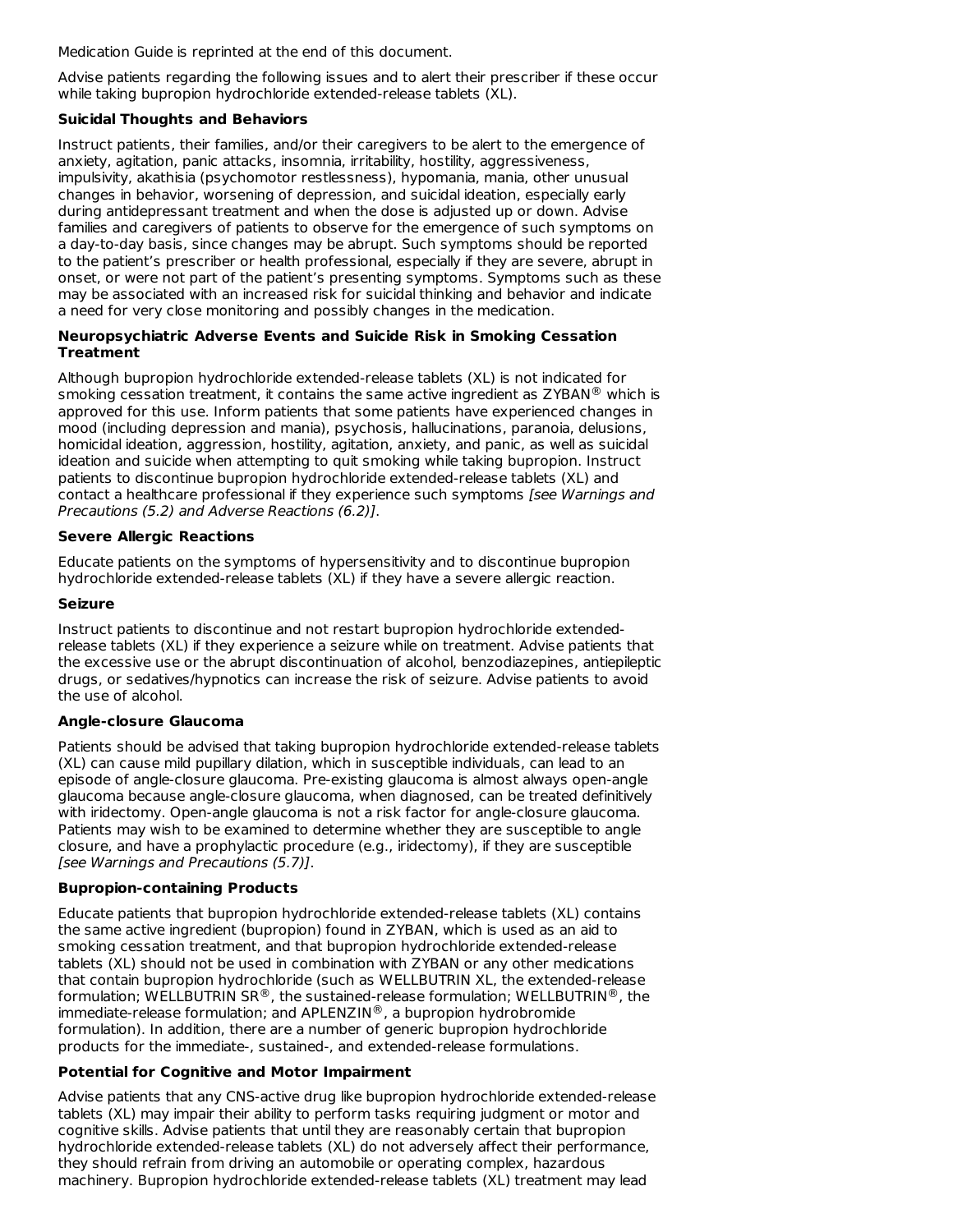to decreased alcohol tolerance.

#### **Concomitant Medications**

Counsel patients to notify their healthcare provider if they are taking or plan to take any prescription or over-the-counter drugs, because bupropion hydrochloride extendedrelease tablets (XL) and other drugs may affect each other's metabolism.

## **Pregnancy**

Advise patients to notify their healthcare provider if they become pregnant or intend to become pregnant during therapy with bupropion hydrochloride extended-release tablets (XL). Advise patients that there is a pregnancy exposure registry that monitors pregnancy outcomes in women exposed to bupropion hydrochloride extended-release tablets (XL) during pregnancy [see Use in Specific Populations (8.1)].

## **Administration Information**

Instruct patients to swallow bupropion hydrochloride extended-release tablets (XL) whole so that the release rate is not altered. Instruct patients that bupropion hydrochloride extended-release tablets (XL) should not be chewed, divided, or crushed. Bupropion hydrochloride extended-release tablets (XL) may be taken with or without food.

Brands listed are trademarks of their respective owners.

Manufactured by: Pillar5 Pharma Inc. Arnprior, Ontario K7S 0C9 Canada

Distributed by: Alvogen, Inc. Morristown, NJ 07960 USA

Product of India

PI637-01 Rev. 12/2019 R

## **MEDICATION GUIDE**

| <b>Bupropion Hydrochloride Extended-Release Tablets (XL)</b>                                                                                                                                                                                                                                                                                                                                                                                                                                             |  |  |  |  |
|----------------------------------------------------------------------------------------------------------------------------------------------------------------------------------------------------------------------------------------------------------------------------------------------------------------------------------------------------------------------------------------------------------------------------------------------------------------------------------------------------------|--|--|--|--|
| (bue proe' pee on hye" droe klor' ide)                                                                                                                                                                                                                                                                                                                                                                                                                                                                   |  |  |  |  |
| IMPORTANT: Be sure to read the three sections of this Medication<br>Guide. The first section is about the risk of suicidal thoughts and actions<br>with antidepressant medicines; the second section is about the risk of<br>changes in thinking and behavior, depression and suicidal thoughts or<br>actions with medicines used to quit smoking; and the third section is<br>entitled "What Other Important Information Should I Know About<br>Bupropion Hydrochloride Extended-Release Tablets (XL)?" |  |  |  |  |
| Antidepressant Medicines, Depression and Other Serious Mental                                                                                                                                                                                                                                                                                                                                                                                                                                            |  |  |  |  |
| Illnesses, and Suicidal Thoughts or Actions                                                                                                                                                                                                                                                                                                                                                                                                                                                              |  |  |  |  |
| This section of the Medication Guide is only about the risk of suicidal thoughts and                                                                                                                                                                                                                                                                                                                                                                                                                     |  |  |  |  |
| actions with antidepressant medicines.                                                                                                                                                                                                                                                                                                                                                                                                                                                                   |  |  |  |  |
| What is the most important information I should know about                                                                                                                                                                                                                                                                                                                                                                                                                                               |  |  |  |  |
| antidepressant medicines, depression and other serious mental                                                                                                                                                                                                                                                                                                                                                                                                                                            |  |  |  |  |
| illnesses, and suicidal thoughts or actions?                                                                                                                                                                                                                                                                                                                                                                                                                                                             |  |  |  |  |
| 1. Antidepressant medicines may increase the risk of suicidal thoughts                                                                                                                                                                                                                                                                                                                                                                                                                                   |  |  |  |  |
| or actions in some children, teenagers, or young adults within the first<br>few months of treatment.                                                                                                                                                                                                                                                                                                                                                                                                     |  |  |  |  |
| 2. Depression or other serious mental illnesses are the most important                                                                                                                                                                                                                                                                                                                                                                                                                                   |  |  |  |  |
| causes of suicidal thoughts and actions. Some people may have a                                                                                                                                                                                                                                                                                                                                                                                                                                          |  |  |  |  |
| particularly high risk of having suicidal thoughts or actions. These include                                                                                                                                                                                                                                                                                                                                                                                                                             |  |  |  |  |
| people who have (or have a family history of) bipolar illness (also called manic-                                                                                                                                                                                                                                                                                                                                                                                                                        |  |  |  |  |
| depressive illness) or suicidal thoughts or actions.                                                                                                                                                                                                                                                                                                                                                                                                                                                     |  |  |  |  |
| 3. How can I watch for and try to prevent suicidal thoughts and actions                                                                                                                                                                                                                                                                                                                                                                                                                                  |  |  |  |  |
| in myself or a family member?                                                                                                                                                                                                                                                                                                                                                                                                                                                                            |  |  |  |  |
| • Pay close attention to any changes, especially sudden changes, in mood,                                                                                                                                                                                                                                                                                                                                                                                                                                |  |  |  |  |
| behaviors, thoughts, or feelings. This is very important when an antidepressant<br>medicine is started or when the dose is changed.                                                                                                                                                                                                                                                                                                                                                                      |  |  |  |  |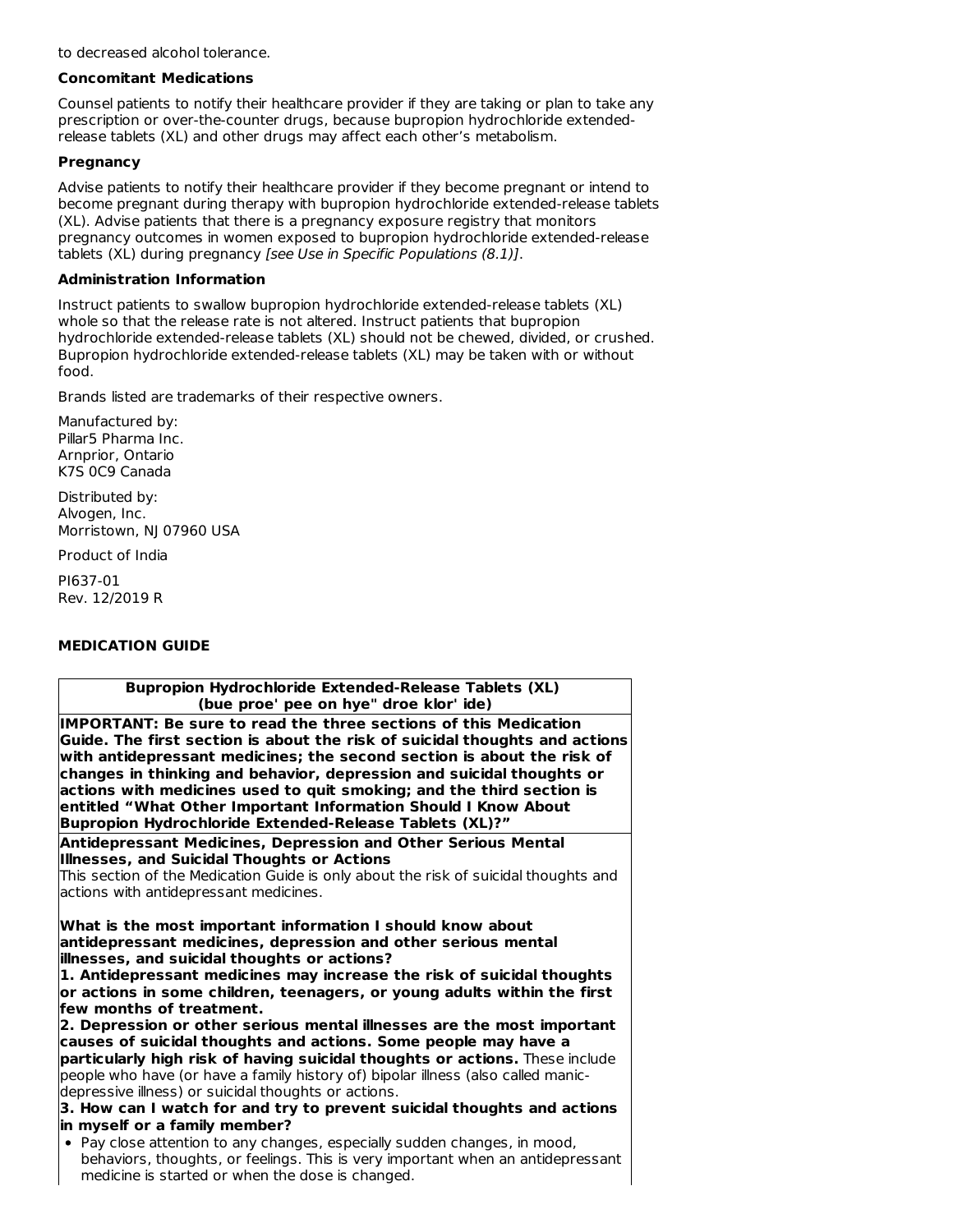- Call your healthcare provider right away to report new or sudden changes in mood, behavior, thoughts, or feelings.
- Keep all follow-up visits with your healthcare provider as scheduled. Call the healthcare provider between visits as needed, especially if you have concerns about symptoms.

#### **Call your healthcare provider right away if you or your family member has any of the following symptoms, especially if they are new, worse, or worry you:**

- thoughts about suicide or dying
- attempts to commit suicide
- new or worse depression
- new or worse anxiety
- feeling very agitated or restless
- panic attacks
- trouble sleeping (insomnia)
- new or worse irritability
- acting aggressive, being angry, or violent
- acting on dangerous impulses
- an extreme increase in activity and talking (mania)
- other unusual changes in behavior or mood

## **What else do I need to know about antidepressant medicines?**

- **Never stop an antidepressant medicine without first talking to a healthcare provider.** Stopping an antidepressant medicine suddenly can cause other symptoms.
- **Antidepressants are medicines used to treat depression and other illnesses.** It is important to discuss all the risks of treating depression and also the risks of not treating it. Patients and their families or other caregivers should discuss all treatment choices with the healthcare provider, not just the use of antidepressants.
- **Antidepressant medicines have other side effects.** Talk to the healthcare provider about the side effects of the medicine prescribed for you or your family member.
- **Antidepressant medicines can interact with other medicines.** Know all of the medicines that you or your family member takes. Keep a list of all medicines to show the healthcare provider. Do not start new medicines without first checking with your healthcare provider.

It is not known if bupropion hydrochloride extended-release tablets (XL) are safe and effective in children under the age of 18.

#### **Quitting Smoking, Quit-Smoking Medications, Changes in Thinking and Behavior, Depression, and Suicidal Thoughts or Actions**

This section of the Medication Guide is only about the risk of changes in thinking and behavior, depression and suicidal thoughts or actions with drugs used to quit smoking. Although bupropion hydrochloride extended-release tablets (XL) are not a treatment for quitting smoking, it contains the same active ingredient (bupropion) as ZYBAN $^{\circledR}$  which is used to help patients quit smoking.

#### **Talk to your healthcare provider or your family member's healthcare provider about:**

- all risks and benefits of quit-smoking medicines.
- all treatment choices for quitting smoking.

When you try to quit smoking, with or without bupropion, you may have symptoms that may be due to nicotine withdrawal, including:

- urge to smoke
- depressed mood
- trouble sleeping
- irritability
- frustration
- anger
- $\bullet$  feeling anxious
- difficulty concentrating
- restlessness
- decreased heart rate
- increased appetite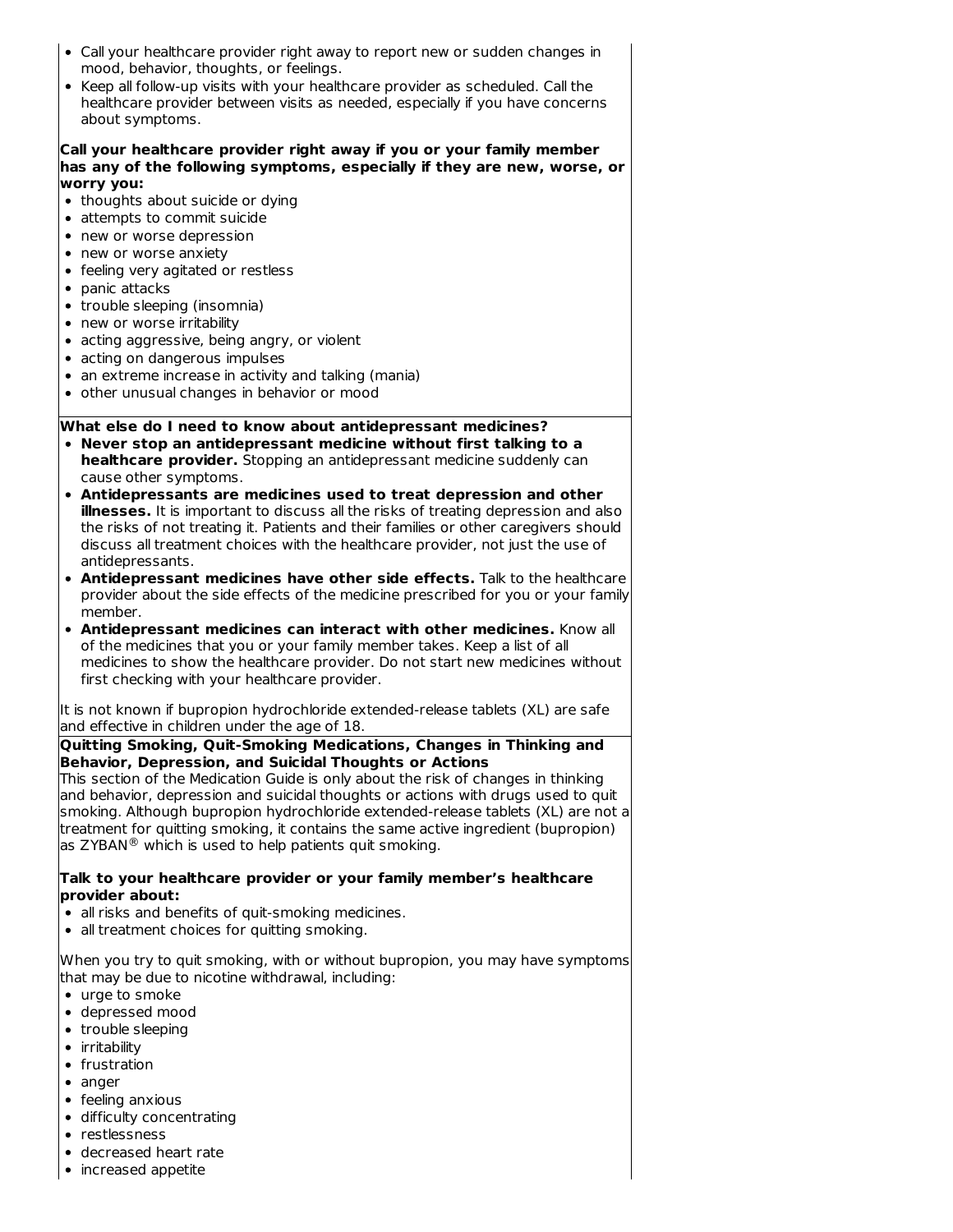• weight gain

Some people have even experienced suicidal thoughts when trying to quit smoking without medication. Sometimes quitting smoking can lead to worsening of mental health problems that you already have, such as depression.

Some people have had serious side effects while taking bupropion to help them quit smoking, including:

**New or worse mental health problems, such as changes in behavior or thinking, aggression, hostility, agitation, depression, or suicidal thoughts or actions.** Some people had these symptoms when they began taking bupropion, and others developed them after several weeks of treatment, or after stopping bupropion. These symptoms happened more often in people who had a history of mental health problems before taking bupropion than in people without a history of mental health problems.

**Stop taking bupropion hydrochloride extended-release tablets (XL) and call your healthcare provider right away if you, your family, or caregiver notice any of these symptoms.** Work with your healthcare provider to decide whether you should continue to take bupropion hydrochloride extended-release tablets (XL). In many people, these symptoms went away after stopping bupropion, but in some people symptoms continued after stopping bupropion. It is important for you to follow-up with your healthcare provider until your symptoms go away. **Before taking bupropion hydrochloride extended-release tablets (XL),** tell your healthcare provider if you have ever had depression or other mental health problems. You should also tell your healthcare provider about any symptoms you had during other times you tried to quit smoking, with or without bupropion.

**What Other Important Information Should I Know About Bupropion Hydrochloride Extended-Release Tablets (XL)?**

- **Seizures: There is a chance of having a seizure (convulsion, fit) with bupropion hydrochloride extended-release tablets (XL), especially in people:**
	- with certain medical problems.
	- who take certain medicines.

The chance of having seizures increases with higher doses of bupropion hydrochloride extended-release tablets (XL). For more information, see the sections "Who should not take bupropion hydrochloride extended-release tablets (XL)?" and "What should I tell my healthcare provider before taking bupropion hydrochloride extended-release tablets (XL)?" Tell your healthcare provider about all of your medical conditions and all the medicines you take. **Do not take any other medicines while you are taking bupropion hydrochloride extended-release tablets (XL) unless your healthcare provider has said it is okay to take them. If you have a seizure while taking bupropion hydrochloride extended-release tablets (XL), stop taking the tablets and call your healthcare provider right away.** Do not take bupropion hydrochloride extended-release tablets (XL) again if you have a seizure.

- **High blood pressure (hypertension). Some people get high blood pressure that can be severe, while taking bupropion hydrochloride extended-release tablets (XL).** The chance of high blood pressure may be higher if you also use nicotine replacement therapy (such as a nicotine patch) to help you stop smoking (see the section of this Medication Guide called "How should I take bupropion hydrochloride extended-release tablets (XL)?").
- **Manic episodes.** Some people may have periods of mania while taking bupropion hydrochloride extended-release tablets (XL), including:
	- Greatly increased energy
	- o Severe trouble sleeping
	- Racing thoughts
	- Reckless behavior
	- Unusually grand ideas
	- Excessive happiness or irritability
	- Talking more or faster than usual
- If you have any of the above symptoms of mania, call your healthcare provider. **Unusual thoughts or behaviors.** Some patients have unusual thoughts or behaviors while taking bupropion hydrochloride extended-release tablets (XL),
- including delusions (believe you are someone else), hallucinations (seeing or hearing things that are not there), paranoia (feeling that people are against you), or feeling confused. If this happens to you, call your healthcare provider.
- **Visual problems.**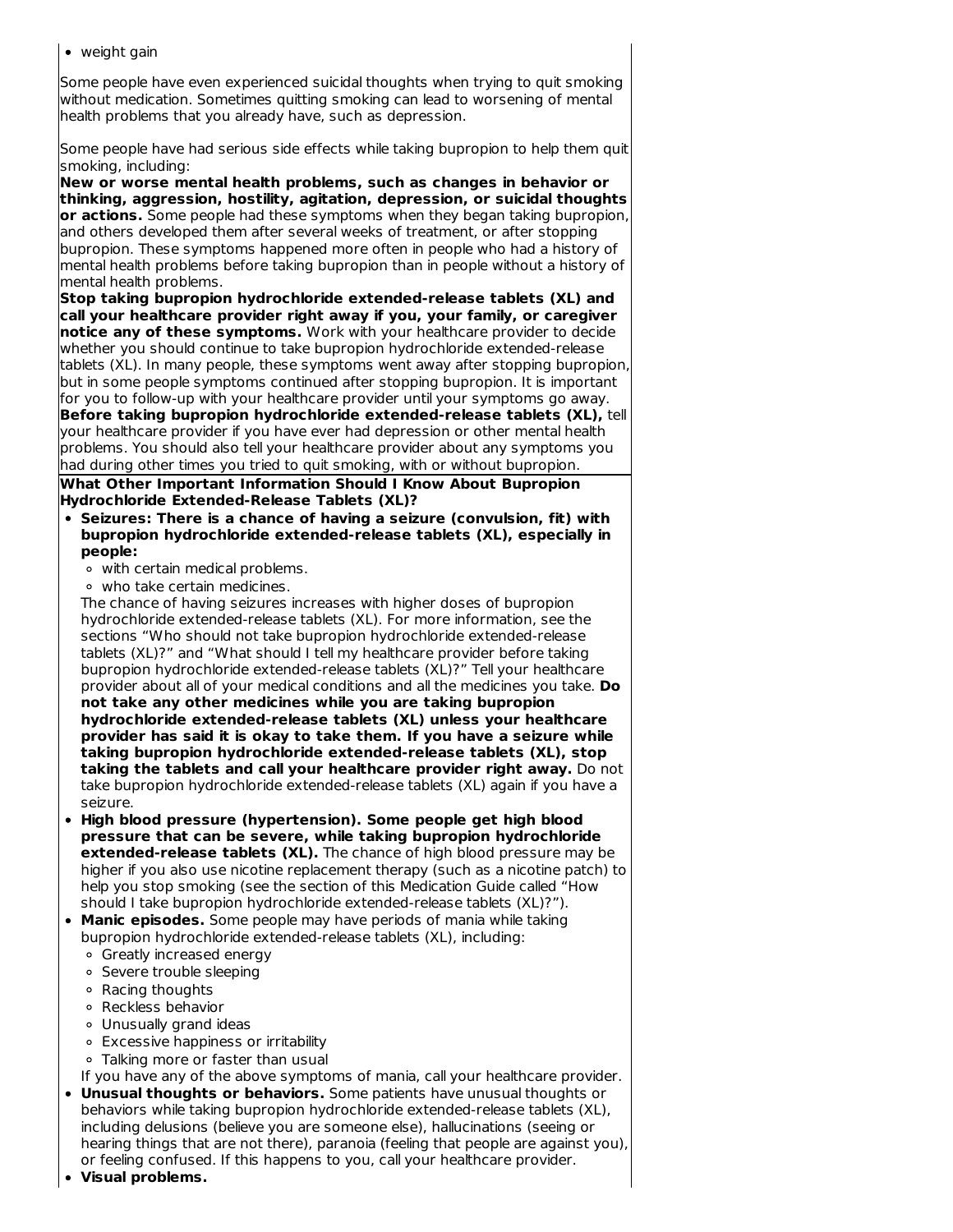- eye pain
- $\circ$  changes in vision
- swelling or redness in or around the eye

Only some people are at risk for these problems. You may want to undergo an eye examination to see if you are at risk and receive preventative treatment if you are.

**Severe allergic reactions. Some people can have severe allergic reactions to bupropion hydrochloride extended-release tablets (XL). Stop taking bupropion hydrochloride extended-release tablets (XL) and call your healthcare provider right away** if you get a rash, itching, hives, fever, swollen lymph glands, painful sores in the mouth or around the eyes, swelling of the lips or tongue, chest pain, or have trouble breathing. These could be signs of a serious allergic reaction.

#### **What is bupropion hydrochloride extended-release tablets (XL)?** Bupropion hydrochloride extended-release tablets (XL) is a prescription medicine used to treat adults with a certain type of depression called major depressive disorder.

#### **Who should not take bupropion hydrochloride extended-release tablets (XL)?**

- **Do not take bupropion hydrochloride extended-release tablets (XL) if you:**
- have or had a seizure disorder or epilepsy.
- have or had an eating disorder such as anorexia nervosa or bulimia.
- **are taking any other medicines that contain bupropion, including WELLBUTRIN, WELLBUTRIN SR , WELLBUTRIN XL , ZYBAN, or ® ® APLENZIN .** Bupropion is the same active ingredient that is in bupropion **®**hydrochloride extended-release tablets (XL).
- drink a lot of alcohol and abruptly stop drinking, or take medicines called sedatives (these make you sleepy), benzodiazepines, or anti-seizure medicines, and you stop taking them all of a sudden.
- take a monoamine oxidase inhibitor (MAOI). Ask your healthcare provider or pharmacist if you are not sure if you take an MAOI, including the antibiotic linezolid.
	- **do not take an MAOI within 2 weeks of stopping bupropion hydrochloride extended-release tablets (XL) unless directed to do so by your healthcare provider.**
	- **do not start bupropion hydrochloride extended-release tablets (XL) if you stopped taking an MAOI in the last 2 weeks unless directed to do so by your healthcare provider.**
- are allergic to the active ingredient in bupropion hydrochloride extended-release tablets (XL), bupropion, or to any of the inactive ingredients. See the end of this Medication Guide for a complete list of ingredients in bupropion hydrochloride extended-release tablets (XL).

## **What should I tell my healthcare provider before taking bupropion hydrochloride extended-release tablets (XL)?**

Tell your healthcare provider if you have ever had depression, suicidal thoughts or actions, or other mental health problems. You should also tell your healthcare provider about any symptoms you had during other times you tried to quit smoking, with or without bupropion. See "Quitting Smoking, Quit-Smoking Medications, Changes in Thinking and Behavior, Depression, and Suicidal Thoughts or Actions."

- **Tell your healthcare provider about your other medical conditions, including if you:**
	- have liver problems, especially cirrhosis of the liver.
	- have kidney problems.
	- o have, or have had, an eating disorder such as anorexia nervosa or bulimia.
	- $\circ$  have had a head injury.
	- have had a seizure (convulsion, fit).
	- have a tumor in your nervous system (brain or spine).
	- o have had a heart attack, heart problems, or high blood pressure.
	- o are a diabetic taking insulin or other medicines to control your blood sugar.
	- drink alcohol.
	- abuse prescription medicines or street drugs.
	- $\circ$  are pregnant or plan to become pregnant. Talk to your healthcare provider about the risk to your unborn baby if you take bupropion hydrochloride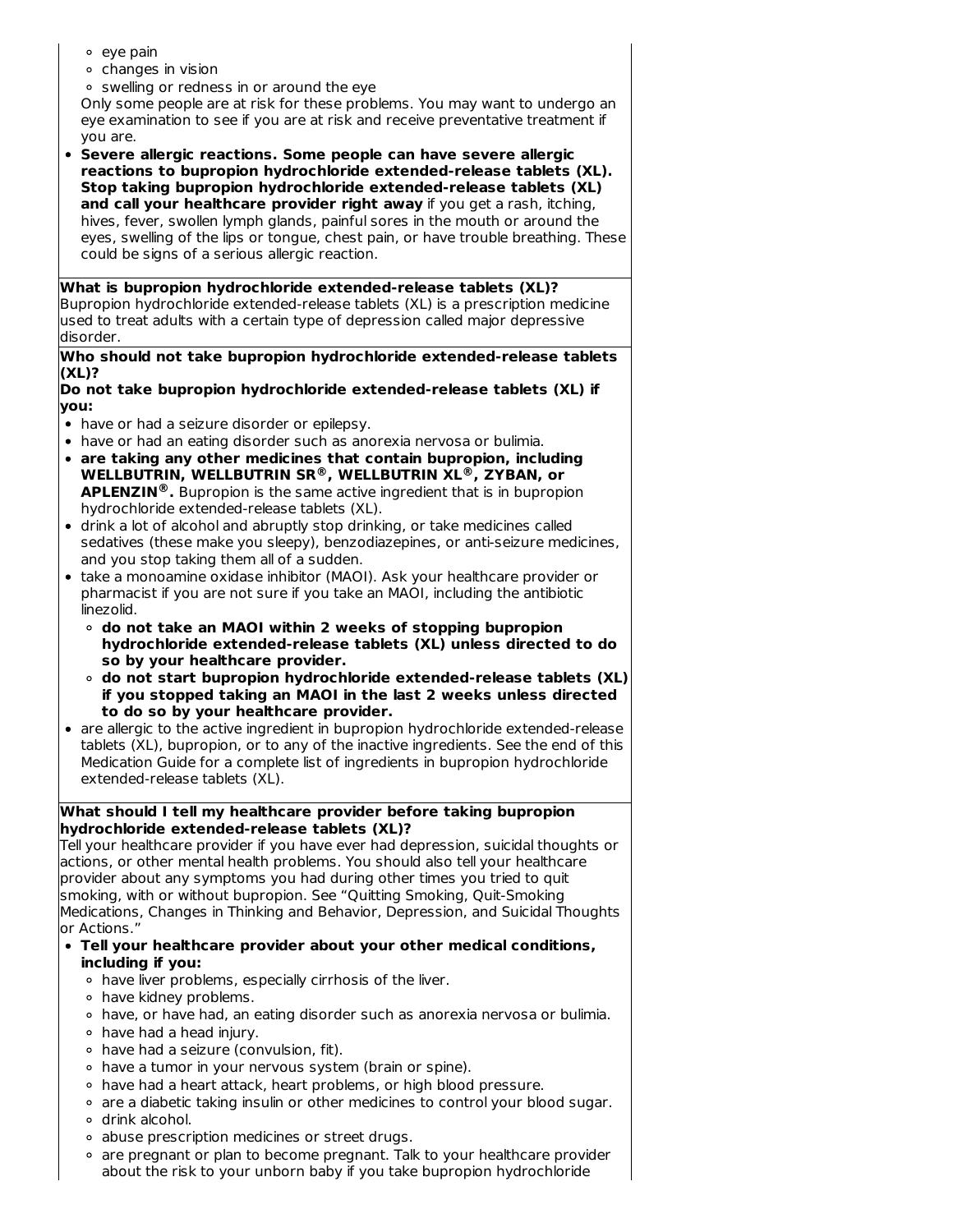extended-release tablets (XL) during pregnancy.

- Tell your healthcare provider if you become pregnant or think you are pregnant during treatment with bupropion hydrochloride extendedrelease tablets (XL).
- If you become pregnant during treatment with bupropion hydrochloride extended-release tablets (XL), talk to your healthcare provider about registering with the National Pregnancy Registry for Antidepressants. You can register by calling 1-844-405-6185.
- are breastfeeding or plan to breastfeed during treatment with bupropion hydrochloride extended-release tablets (XL). Bupropion hydrochloride passes into your milk. Talk to your healthcare provider about the best way to feed your baby during treatment with bupropion hydrochloride extended-release tablets (XL).

**Tell your healthcare provider about all the medicines you take,** including prescription, over-the-counter medicines, vitamins, and herbal supplements. Many medicines increase your chances of having seizures or other serious side effects if you take them while you are taking bupropion hydrochloride extended-release tablets (XL).

#### **How should I take bupropion hydrochloride extended-release tablets (XL)?**

- Take bupropion hydrochloride extended-release tablets (XL) exactly as prescribed by your healthcare provider. Do not change your dose or stop taking bupropion hydrochloride extended-release tablets (XL) without talking with your healthcare provider first.
- **Swallow bupropion hydrochloride extended-release tablets (XL) whole. Do not chew, cut, or crush bupropion hydrochloride extended-release tablets (XL).** If you do, the medicine will be released into your body too quickly. If this happens you may be more likely to get side effects including seizures. **Tell your healthcare provider if you cannot swallow tablets.**
- You may take bupropion hydrochloride extended-release tablets (XL) with or without food.
- If you miss a dose, do not take an extra dose to make up for the dose you missed. Wait and take your next dose at the regular time. **This is very important.** Too much bupropion hydrochloride extended-release tablets (XL) can increase your chance of having a seizure.
- If you take too much bupropion hydrochloride extended-release tablets (XL), or overdose, call your local emergency room or poison control center right away.
- **Do not take any other medicines while taking bupropion hydrochloride extended-release tablets (XL) unless your healthcare provider has told you it is okay.**
- If you are taking bupropion hydrochloride extended-release tablets (XL) for the treatment of major depressive disorder, it may take several weeks for you to feel that bupropion hydrochloride extended-release tablets (XL) are working. Once you feel better, it is important to keep taking bupropion hydrochloride extended-release tablets (XL) exactly as directed by your healthcare provider. Call your healthcare provider if you do not feel bupropion hydrochloride extended-release tablets (XL) are working for you.

## **What should I avoid while taking bupropion hydrochloride extendedrelease tablets (XL)?**

- Avoid using alcohol during treatment with bupropion hydrochloride extendedrelease tablets (XL). If you usually drink a lot of alcohol, talk with your healthcare provider before suddenly stopping. If you suddenly stop drinking alcohol, you may increase your chance of having seizures.
- Do not drive a car or use heavy machinery until you know how bupropion hydrochloride extended-release tablets (XL) affect you. Bupropion hydrochloride extended-release tablets (XL) can affect your ability to do these things safely.

## **What are possible side effects of bupropion hydrochloride extendedrelease tablets (XL)?**

Bupropion hydrochloride extended-release tablets (XL) can cause serious side effects. See the sections at the beginning of this Medication Guide for information about serious side effects of bupropion hydrochloride extended-release tablets (XL).

The most common side effects of bupropion hydrochloride extended-release tablets (XL) include:

• trouble sleeping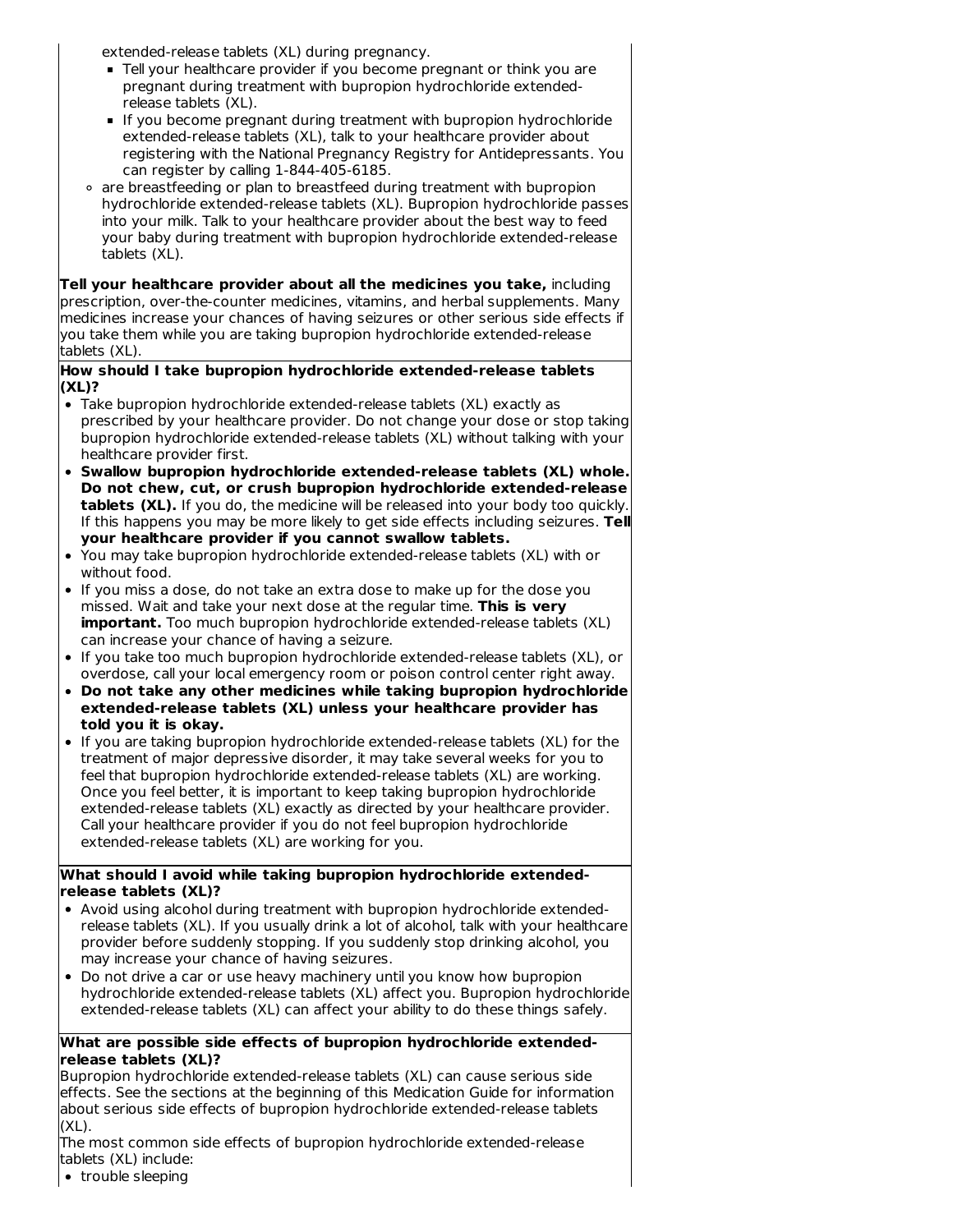- stuffy nose
- dry mouth
- dizziness
- $\bullet$  feeling anxious
- nausea
- constipation
- $\bullet$  joint aches

If you have nausea, take bupropion hydrochloride extended-release tablets (XL) with food.

If you have trouble sleeping, do not take bupropion hydrochloride extended-release tablets (XL) too close to bedtime.

Tell your healthcare provider right away about any side effects that bother you. These are not all the possible side effects of bupropion hydrochloride extendedrelease tablets (XL). For more information, ask your healthcare provider or pharmacist.

Call your doctor for medical advice about side effects. You may report side effects to FDA at 1-800-FDA-1088.

**How should I store bupropion hydrochloride extended-release tablets (XL)?**

Store bupropion hydrochloride extended-release tablets (XL) at room temperature between 68°F and 77°F (20°C to 25°C).

#### **Keep bupropion hydrochloride extended-release tablets (XL) and all medicines out of the reach of children.**

## **General information about the safe and effective use of bupropion hydrochloride extended-release tablets (XL).**

Medicines are sometimes prescribed for purposes other than those listed in a Medication Guide. Do not use bupropion hydrochloride extended-release tablets (XL) for a condition for which it was not prescribed. Do not give bupropion hydrochloride extended-release tablets (XL) to other people, even if they have the same symptoms you have. It may harm them.

If you take a urine drug screening test, bupropion hydrochloride extended-release tablets (XL) may make the test result positive for amphetamines. If you tell the person giving you the drug screening test that you are taking bupropion

hydrochloride extended-release tablets (XL), they can do a more specific drug screening test that should not have this problem.

This Medication Guide summarizes important information about bupropion hydrochloride extended-release tablets (XL). If you would like more information, talk with your healthcare provider. You can ask your healthcare provider or pharmacist for information about bupropion hydrochloride extended-release tablets (XL) that is written for health professionals.

For more information about bupropion hydrochloride extended-release tablets (XL), call 1-866-770-3024.

## **What are the ingredients in bupropion hydrochloride extended-release tablets (XL)?**

Active ingredient: bupropion hydrochloride

Inactive ingredients: carboxymethyl cellulose sodium, colloidal silicon dioxide, hydrochloric acid, hydroxypropyl cellulose, hypromellose, magnesium stearate, methacrylic acid copolymer, polyethylene glycol 8000, polyethylene oxide, polyvinyl pyrrolidone and polyvinyl acetate blend, stearic acid, talc, titanium dioxide and triacetin. The tablets are printed with edible black ink.

Brands listed are trademarks of their respective owners. Manufactured by: Pillar5 Pharma Inc. Arnprior, Ontario K7S 0C9, Canada Distributed by: Alvogen, Inc. Morristown, NJ 07960 USA Product of India

This Medication Guide has been approved by the U.S. Food and Drug Administration.

Revised: December 2019 R PL637-01

**NDC** 47781-**637**-30

**Once Daily buPROPion Hydrochloride Extended-release Tablets (XL)**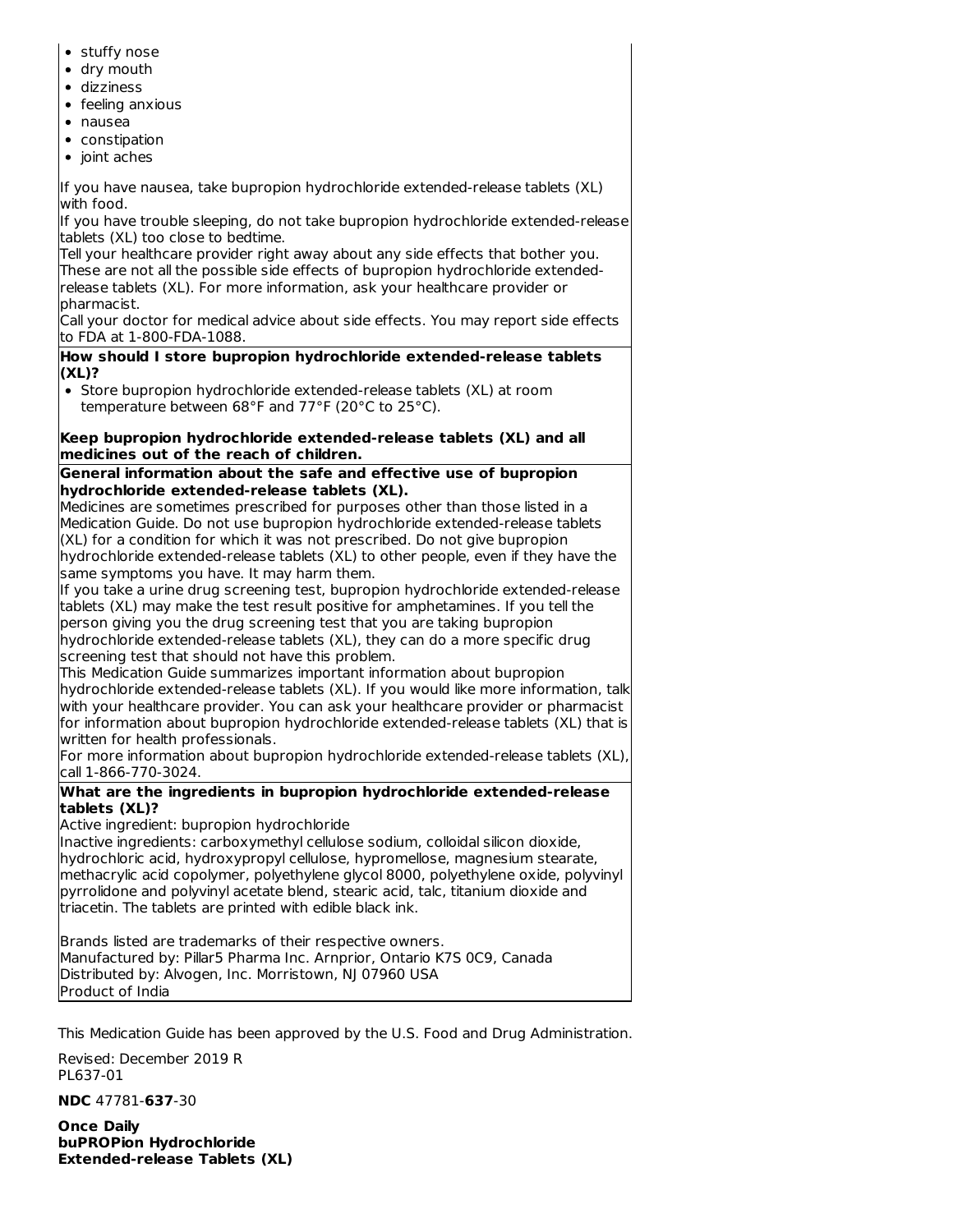## **450 mg**

## **Pharmacist: Dispense the accompanying Medication Guide to each patient**

**WARNING:** Do not use with other medicines that contain bupropion hydrochloride or bupropion hydrobromide.

30 Tablets Rx only

| <u>Manager and the second second</u> | <b>Each Extended-Release</b><br><b>Tablet Contains:</b><br><b>Bupropion</b><br>Hydrochloride, USP 450 mg<br><b>USUAL DOSAGE:</b><br>Take 1 tablet daily or as<br>directed by physician.<br>Consult package insert<br>for full prescribing<br>information.<br><b>KEEP THIS AND ALL</b><br><b>MEDICATIONS OUT OF</b><br><b>REACH OF CHILDREN.</b> | NDC 47781-637-30<br><b>Once Daily</b><br>buPROPion Hydrochloride<br><b>Extended-Release Tablets (XL)</b><br>450 mg<br><b>Pharmacist: Dispense the accompanying</b><br><b>Medication Guide to each patient,</b><br><b>WARNING: Do not use with other medicines</b><br>that contain bupropion hydrochloride or<br>bupropion hydrobromide,<br><b>30 Tablets Rx only</b><br><b>MAI</b> vagen <sup>®</sup> | Storage: Store at 20°C to<br>25°C (68°F to 77°F)<br><b>ISee USP Controlled</b><br>Room Temperature].<br>DO NOT USE if safety seal<br>under cap is broken or<br>missing,<br>Manufactured by:<br>Pillar5 Pharma Inc.<br>Arnprior, Ontario<br>K7S 0C9 Canada<br>Distributed by: Alvogen, Inc.<br>Morristown, NJ 07960 USA<br><b>Product of India</b><br>Rev. 12/2019R | ᡐ<br>50<br>$\overline{ }$<br>$\mathsf{M}$<br>$\circ$<br>$\overline{\phantom{0}}$<br>$\infty$<br>N<br>Ľ<br>4<br>ſ<br><b>M</b><br>$\circ$<br>O<br>$\circ$<br>$\circ$<br>$\mathsf{M}$<br>z<br>$\blacksquare$<br>$\overline{\phantom{0}}$<br>⊢<br>M<br>G<br>$\circ$ |  |
|--------------------------------------|-------------------------------------------------------------------------------------------------------------------------------------------------------------------------------------------------------------------------------------------------------------------------------------------------------------------------------------------------|-------------------------------------------------------------------------------------------------------------------------------------------------------------------------------------------------------------------------------------------------------------------------------------------------------------------------------------------------------------------------------------------------------|--------------------------------------------------------------------------------------------------------------------------------------------------------------------------------------------------------------------------------------------------------------------------------------------------------------------------------------------------------------------|-----------------------------------------------------------------------------------------------------------------------------------------------------------------------------------------------------------------------------------------------------------------|--|
|--------------------------------------|-------------------------------------------------------------------------------------------------------------------------------------------------------------------------------------------------------------------------------------------------------------------------------------------------------------------------------------------------|-------------------------------------------------------------------------------------------------------------------------------------------------------------------------------------------------------------------------------------------------------------------------------------------------------------------------------------------------------------------------------------------------------|--------------------------------------------------------------------------------------------------------------------------------------------------------------------------------------------------------------------------------------------------------------------------------------------------------------------------------------------------------------------|-----------------------------------------------------------------------------------------------------------------------------------------------------------------------------------------------------------------------------------------------------------------|--|

| <b>BUPROPION HYDROCHLORIDE</b>               |                            |                                                                                     |                     |                                       |               |                                     |
|----------------------------------------------|----------------------------|-------------------------------------------------------------------------------------|---------------------|---------------------------------------|---------------|-------------------------------------|
|                                              |                            | bupropion hydrochloride tablet, film coated, extended release                       |                     |                                       |               |                                     |
|                                              |                            |                                                                                     |                     |                                       |               |                                     |
| <b>Product Information</b>                   |                            |                                                                                     |                     |                                       |               |                                     |
| <b>Product Type</b>                          |                            | HUMAN PRESCRIPTION DRUG                                                             |                     | <b>Item Code (Source)</b>             |               | NDC:47781-637                       |
| <b>Route of Administration</b>               |                            | ORAL                                                                                |                     |                                       |               |                                     |
|                                              |                            |                                                                                     |                     |                                       |               |                                     |
|                                              |                            |                                                                                     |                     |                                       |               |                                     |
| <b>Active Ingredient/Active Moiety</b>       |                            |                                                                                     |                     |                                       |               |                                     |
|                                              |                            | <b>Ingredient Name</b>                                                              |                     | <b>Basis of Strength</b>              |               | Strength                            |
|                                              |                            | <b>BUPROPION HYDROCHLORIDE (UNII: ZG7E5POY8O) (BUPROPION -</b>                      |                     | <b>BUPROPION</b>                      |               | 450 mg                              |
| UNII:01ZG3TPX31)                             |                            |                                                                                     |                     | <b>HYDROCHLORIDE</b>                  |               |                                     |
|                                              |                            |                                                                                     |                     |                                       |               |                                     |
| <b>Inactive Ingredients</b>                  |                            |                                                                                     |                     |                                       |               |                                     |
|                                              |                            |                                                                                     |                     |                                       |               |                                     |
|                                              |                            | <b>Ingredient Name</b><br>HYDROXYPROPYL CELLULOSE (1600000 WAMW) (UNII: RFW2ET671P) |                     |                                       |               | Strength                            |
| <b>HYDROCHLORIC ACID (UNII: QTT17582CB)</b>  |                            |                                                                                     |                     |                                       |               |                                     |
| <b>STEARIC ACID (UNII: 4ELV7Z65AP)</b>       |                            |                                                                                     |                     |                                       |               |                                     |
| <b>SILICON DIOXIDE (UNII: ETJ7Z6XBU4)</b>    |                            |                                                                                     |                     |                                       |               |                                     |
| MAGNESIUM STEARATE (UNII: 70097M6I30)        |                            |                                                                                     |                     |                                       |               |                                     |
| HYPROMELLOSE, UNSPECIFIED (UNII: 3NXW29V3WO) |                            |                                                                                     |                     |                                       |               |                                     |
| TRIACETIN (UNII: XHX3C3X673)                 |                            |                                                                                     |                     |                                       |               |                                     |
| TALC (UNII: 7SEV7J4R1U)                      |                            |                                                                                     |                     |                                       |               |                                     |
|                                              |                            | <b>METHACRYLIC ACID AND ETHYL ACRYLATE COPOLYMER (UNII: NX76LV5T8J)</b>             |                     |                                       |               |                                     |
| POLYETHYLENE GLYCOL 8000 (UNII: Q662QK8M3B)  |                            |                                                                                     |                     |                                       |               |                                     |
| <b>TITANIUM DIOXIDE (UNII: 15FIX9V2JP)</b>   |                            |                                                                                     |                     |                                       |               |                                     |
|                                              |                            | CARBOXYMETHYLCELLULOSE SODIUM, UNSPECIFIED (UNII: K6790BS311)                       |                     |                                       |               |                                     |
| POLYETHYLENE OXIDE 2000000 (UNII: 5K3991GVM) |                            |                                                                                     |                     |                                       |               |                                     |
| POLYVINYL ACETATE (UNII: 32K497ZK2U)         |                            |                                                                                     |                     |                                       |               |                                     |
| POVIDONE K30 (UNII: U725QWY32X)              |                            |                                                                                     |                     |                                       |               |                                     |
|                                              |                            |                                                                                     |                     |                                       |               |                                     |
| <b>Product Characteristics</b>               |                            |                                                                                     |                     |                                       |               |                                     |
| Color                                        | WHITE (white to off-white) |                                                                                     | <b>Score</b>        |                                       |               |                                     |
| <b>Shape</b>                                 | OVAL (oblong)              |                                                                                     | <b>Size</b>         |                                       | 19mm          | no score                            |
| Flavor                                       |                            |                                                                                     | <b>Imprint Code</b> |                                       | <b>BUP450</b> |                                     |
| Contains                                     |                            |                                                                                     |                     |                                       |               |                                     |
|                                              |                            |                                                                                     |                     |                                       |               |                                     |
|                                              |                            |                                                                                     |                     |                                       |               |                                     |
| Packaging                                    |                            |                                                                                     |                     |                                       |               |                                     |
| <b>Item Code</b><br>#                        |                            | <b>Package Description</b>                                                          |                     | <b>Marketing Start</b><br><b>Date</b> |               | <b>Marketing End</b><br><b>Date</b> |

09/28/2018

**1** NDC:47781-637- 30 in 1 BOTTLE; Type 0: Not a Combination Product

**Date**